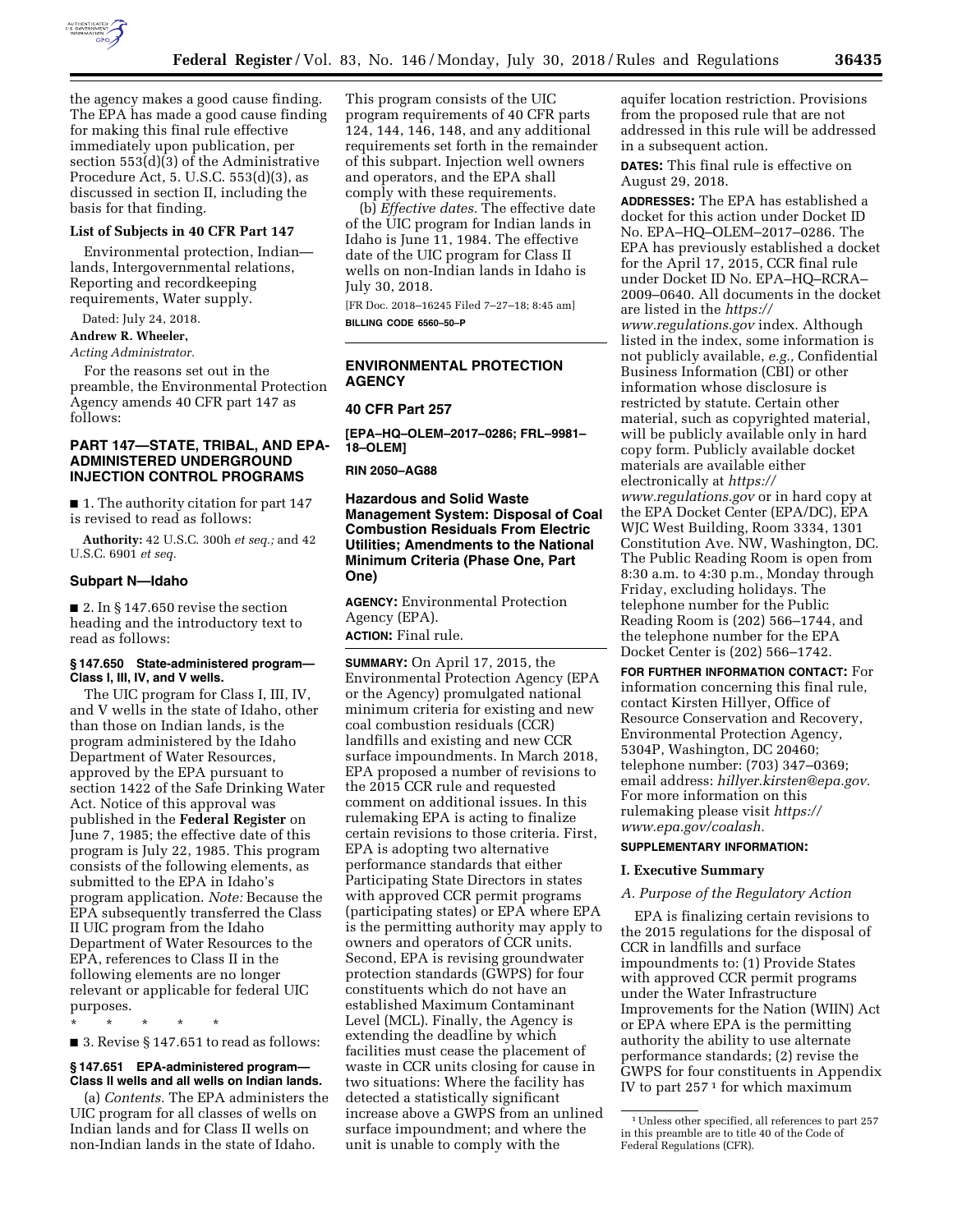contaminant levels (MCLs) under the Safe Drinking Water Act have not been established; and (3) provide facilities which are triggered into closure by the regulations additional time to cease receiving waste and initiate closure. This additional time will, among other things, better align the CCR rule compliance dates with the upcoming Effluent Limitations Guidelines and Standards Rule for the Steam Electric Power Generating Point Source Category (ELG rule). The ELG rule is currently scheduled to be proposed in December 2018 and finalized in December 2019.

### *B. Summary of the Provisions of the Regulatory Action*

EPA is finalizing certain revisions to the regulations at 40 CFR part 257, subpart D. In the March 2018 proposal, the Agency proposed six alternative performance standards which participating states (*i.e.,* those which have an EPA-approved CCR permit program under the WIIN Act) may adopt and sought comment on additional alternatives. This action finalizes two of the proposed alternative performance standards. These final revisions will allow a Participating State Director or EPA where EPA is the permitting authority to: (1) Suspend groundwater monitoring requirements if there is evidence that there is no potential for migration of hazardous constituents to the uppermost aquifer during the active life of the unit and post-closure care; and (2) issue technical certifications in lieu of the current requirement to have professional engineers issue certifications. The Agency is also finalizing a revision of the GWPSs for the four constituents in Appendix IV to part 257 without MCLs, in place of background levels under § 257.95(h)(2).

In the March 2018 proposal, the Agency also took comment on revisions to several provisions of the 2015 CCR rule. Of those proposed changes, the Agency is now revising the deadline by which two categories of CCR units closing for cause must initiate closure: (1) Where the facility has detected a statistically significant increase from an unlined surface impoundment above a GWPS; and (2) where the unit is unable to comply with the aquifer location restriction.

Of particular note, in the March 2018 action, the Agency proposed four changes from the 2015 CCR rule associated with the settlement agreement entered on April 18, 2016, which resolved four claims brought by two sets of plaintiffs against the final CCR rule. See USWAG et al v EPA, No. 15–1219 (DC Cir. 2015). In this action, Agency will not be taking final action

on any of the proposed amendments. As explained previously, provisions from the proposed rule that are not addressed in this action will be addressed in a subsequent rule-making action.

### 1. Severability

EPA intends that the provisions of this rule be severable. In the event any individual provision or part of this rule is invalidated, EPA intends that this would not render the entire rule invalid, and that any provision that can continue to operate will be left in place.

### **II. General Information**

#### *A. Does this action apply to me?*

This rule applies to all CCR generated by electric utilities and independent power producers that fall within the North American Industry Classification System (NAICS) code 221112 and may affect the following entities: Electric utility facilities and independent power producers that fall under the NAICS code 221112. This discussion is not intended to be exhaustive, but rather provides a guide for readers regarding entities likely to be regulated by this action. This discussion lists the types of entities that EPA is now aware could potentially be regulated by this action. Other types of entities not described here could also be regulated. To determine whether your entity is regulated by this action, you should carefully examine the applicability criteria found in § 257.50 of title 40 of the Code of Federal Regulations. If you have questions regarding the applicability of this action to a particular entity, consult the person listed in the **FOR FURTHER INFORMATION CONTACT** section.

## *B. What action is the Agency taking?*

EPA is finalizing the following: (1) A provision that authorizes the Participating State Director to issue certifications in lieu of a professional engineer (PE); (2) a provision that authorizes the Participating State Director to approve the suspension of groundwater monitoring if a ''no migration'' demonstration can be made; and (3) a revision of the GWPSs for the four constituents in Appendix IV to part 257 without MCLs, in place of background levels under § 257.95(h)(2). In addition, the Agency is finalizing an extension to the deadline by which facilities must cease the placement of waste in CCR units closing for cause in two situations: (1) Where the facility has detected a statistically significant increase over the groundwater protection standard from an unlined surface impoundment; and (2) where

the unit is unable to comply with the aquifer location restriction. Provisions from the proposed rule that are not addressed in this rule will be addressed in a subsequent rulemaking action.

## *C. What is the Agency's authority for taking this action?*

These regulations are established under the authority of sections 1006(b)(1), 1008(a), 2002(a), 4004, and 4005(a) and (d) of the Solid Waste Disposal Act of 1970, as amended by the Resource Conservation and Recovery Act of 1976 (RCRA), as amended by the Hazardous and Solid Waste Amendments of 1984 (HSWA) and the Water Infrastructure Improvements for the Nation (WIIN) Act of 2016, 42 U.S.C. 6905(b)(1), 6907(a), 6912(a), 6944, and 6945(a) and (d). These authorities are discussed in more detail in Section III.C of this preamble.

## *D. What are the incremental costs and benefits of this action?*

This action is expected to result in net cost savings amounting to between \$27.8 million and \$31.4 million per year when discounting at 7 percent and annualized over 100 years. It is expected to result in net cost savings of between \$15.5 million and \$19.1 million per year when discounting at 3 percent and annualized over 100 years. Further information on the economic effects of this action can be found in Section V of this preamble.

#### **III. Background**

## *A. The* ''*2015 CCR Rule*'' *and the March 2018 Proposal*

On April 17, 2015, EPA finalized national minimum criteria for the disposal of CCR as solid waste under Subtitle D of the Resource Conservation and Recovery Act (RCRA) titled, ''Hazardous and Solid Waste Management System; Disposal of Coal Combustion Residuals from Electric Utilities,'' (80 FR 21302) (CCR rule). The CCR rule regulated existing and new CCR landfills and existing and new CCR surface impoundments and all lateral expansions of CCR units. It is codified in subpart D of part 257 of Title 40 of the Code of Federal Regulations. The criteria consist of location restrictions, design and operating criteria, groundwater monitoring and corrective action requirements, closure and postclosure care requirements, and record keeping, notification and internet posting requirements. These criteria were designed to be self-implementing. The rule also required any existing unlined CCR surface impoundment that is contaminating groundwater above a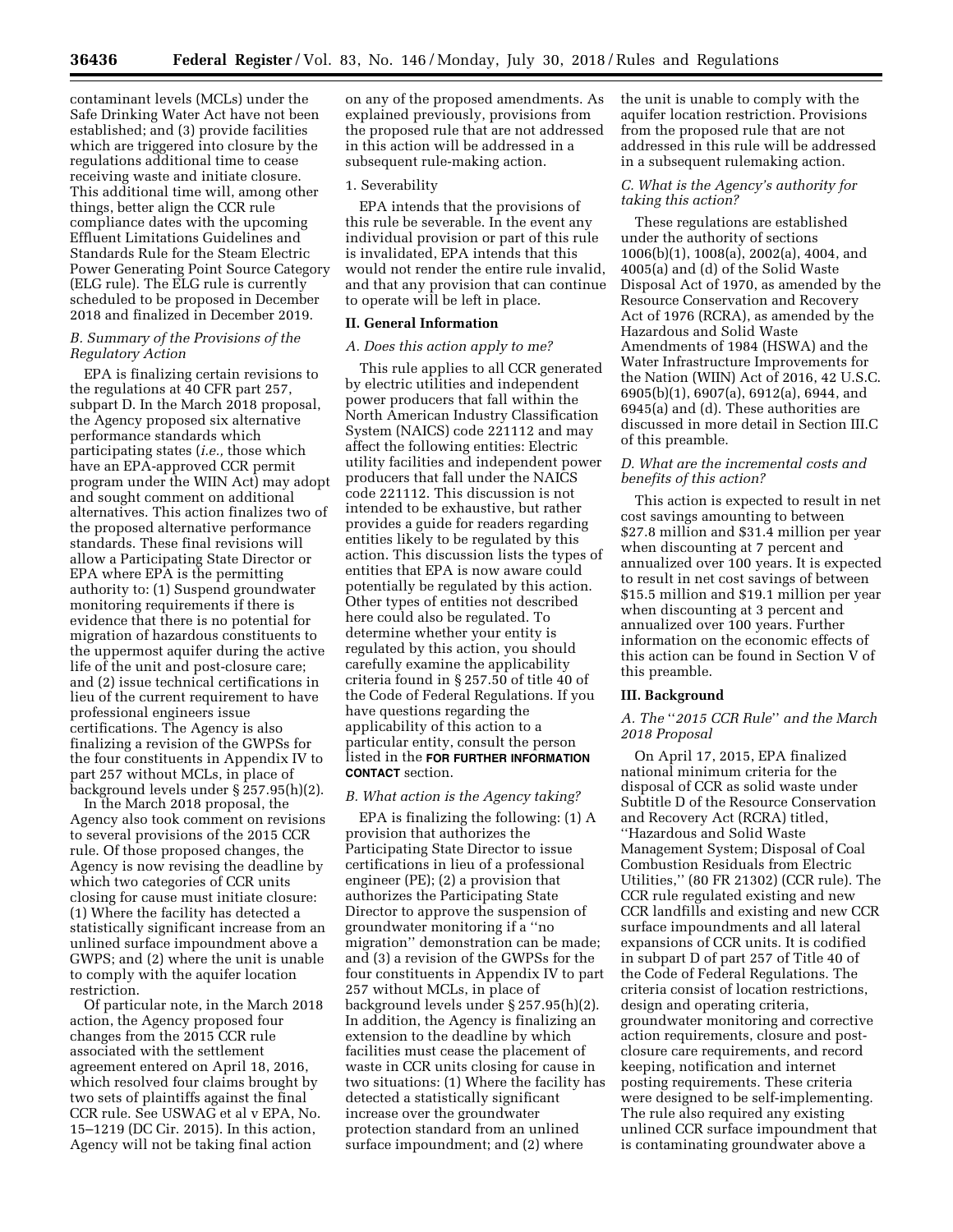regulated constituent's groundwater protection standard to stop receiving wastes and either retrofit or close, except in certain circumstances.

The rule was challenged by several parties, including a coalition of regulated entities and a coalition of environmental organizations. See, *USWAG et al.* v. *EPA,* No. 15–1219 (D.C. Cir. 2015). Four of the claims, a subset of the provisions challenged by the industry and environmental Petitioners, were settled. The rest were briefed and are currently pending before the U.S. Court of Appeals for the D.C. Circuit, awaiting resolution. On November 7, 2017, EPA sought remand without vacatur of five additional subsections of the rule on the grounds that EPA intended to reconsider those provisions. That request is also pending before the court.

The WIIN Act, which amends Section 4005 of the Resource Conservation and Recovery Act (RCRA), was enacted in 2016 to provide EPA additional authorities including the authority to review and approve state CCR permit programs. It also requires EPA to establish and carry out a permit program for CCR units in Indian Country, and for units in nonparticipating States, to achieve compliance with the current CCR rule or successor regulations. The WIIN Act provided that EPA may use its information gathering and enforcement authorities under RCRA sections 3007 and 3008 to enforce the CCR rule or permit provisions.

On September 13, 2017, EPA granted petitions from the Utility Solid Waste Activities Group (USWAG) and AES Puerto Rico LLP, requesting the Agency initiate rulemaking to reconsider provisions of the 2015 final rule.2 EPA determined that it was appropriate and in the public interest to reconsider provisions of the final rule addressed in the petitions, in light of the issues raised in the petitions as well as the new authorities in the WIIN Act.

In October 2017, the D.C. Circuit Court of Appeals directed EPA to file a status report with the court indicating its schedule for addressing issues contained in the petitions for reconsideration. In the status report filed in November 2017, EPA stated that it anticipated it would complete its reconsideration of all provisions in two phases. The first phase would be proposed in March 2018 and finalized no later than June 2019 and the second phase would be proposed no later than September 30, 2018 and finalized no later than December 2019. EPA

indicated that in the first phase, the March 2018 proposal, EPA would continue its process with respect to those provisions which were remanded back to EPA in June 2016. These are: (1) Requirements for use of vegetation as slope protection; (2) provisions to clarify the type and magnitude of nongroundwater releases that would require a facility to comply with some or all of the corrective action procedures set out in §§ 257.96 through 257.98; and (3) the addition of Boron to the list of constituents in Appendix IV of part 257, the detection of which triggers assessment monitoring and corrective action requirements. EPA's March 2018 action contained proposals covering these remanded provisions.

In March 2018, EPA also proposed certain provisions that would allow the approval of alternative performance standards by Participating State Directors. These proposed alternative performance standards would allow a state with an approved permit program or EPA to: (1) Use an alternative riskbased GWPS for Appendix IV constituents where no MCL exists; (2) modify the corrective action remedy in certain cases; (3) suspend groundwater monitoring requirements if a ''no migration'' demonstration can be made; (4) establish an alternate period of time to demonstrate compliance with the corrective action remedy; (5) modify the post-closure care period; and (6) allow Participating State Directors to issue technical certifications in lieu of the current requirement to have professional engineers issue certifications. For Tribal lands and in non-participating states where Congress has specifically provided appropriations for EPA, the proposal defined ''State Director'' to mean the ''EPA Administrator or their designee''. EPA also requested comment on potential revisions to several other provisions of the CCR rule and on other issues.

One topic EPA took comment on in the March 2018 proposed rule was on the groundwater monitoring compliance dates and if 90-days was a sufficient amount of time. While the Agency is not taking any final action on this topic in this action, EPA wishes to ensure that all parties understand the current rule and the relevant implementation deadlines. The Agency responded to a letter from the Utility Solid Waste Activities Group clarifying the deadlines and timeframes related to detection monitoring and the necessary statistical analysis for the groundwater monitoring.3 EPA clarified that the

3EPA responded to USWAG in letters dated January 26, 2018 and April 30, 2018.

alternate source demonstration in detection monitoring (§ 257.94(e)(2)) does not run concurrently with the 90 day time frame in § 257.94(e)(1) or § 257.95(b). EPA also clarified that, assuming a facility elected to take advantage of the 90-day option in  $\S 257.94(e)(2)$  [to demonstrate that a source other than the CCR unit is the source of contamination], January 14, 2019 as the deadline for facilities to make their initial determination of whether there has been the detection of a statistically significant increase of an Appendix IV constituent above the relevant groundwater protection standard in the downgradient wells. EPA noted that conducting the statistical analysis on two sets of sampling occurs only in this first round of assessment monitoring. All other statistical analyses on subsequent rounds of on-going semi-annual or annual sampling under assessment monitoring must be conducted following the single set of samples obtained during that sampling event.

EPA is taking final action on certain provisions in this rulemaking: (1) Allowing a Participating State Director to issue certifications in lieu of a professional engineer (PE); (2) allowing a Participating State Director to approve the suspension of groundwater monitoring if a demonstration of ''no migration'' can be made; and (3) establishing alternative GWPSs for four Appendix IV constituents without MCLs in place of the background levels required under § 257.95(h)(2). In addition, the Agency is extending the deadline by which facilities must cease the placement of waste in CCR units closing for cause in two situations: (1) Where the facility has detected a statistically significant increase over the GWPS from an unlined surface impoundment; and (2) where the unit is unable to comply with the aquifer location restriction. Provisions in the proposed rule that are not addressed in this rulemaking will be addressed in a subsequent rulemaking.

## *B. Comments Received on the Proposed Rule*

The agency received over 160,000 comments on the proposed rule. The majority of commenters focused on the four provisions remanded back to the Agency in 2016, as well as the six provisions proposed in response to passage of the WIIN Act. A number of commenters argued that no revisions were necessary to the April 2015 final CCR rule.

The areas on which EPA received the most substantial industry and state comments were: Support for the

<sup>2</sup>A copy of both rulemaking petitions are included in the docket to this final rule.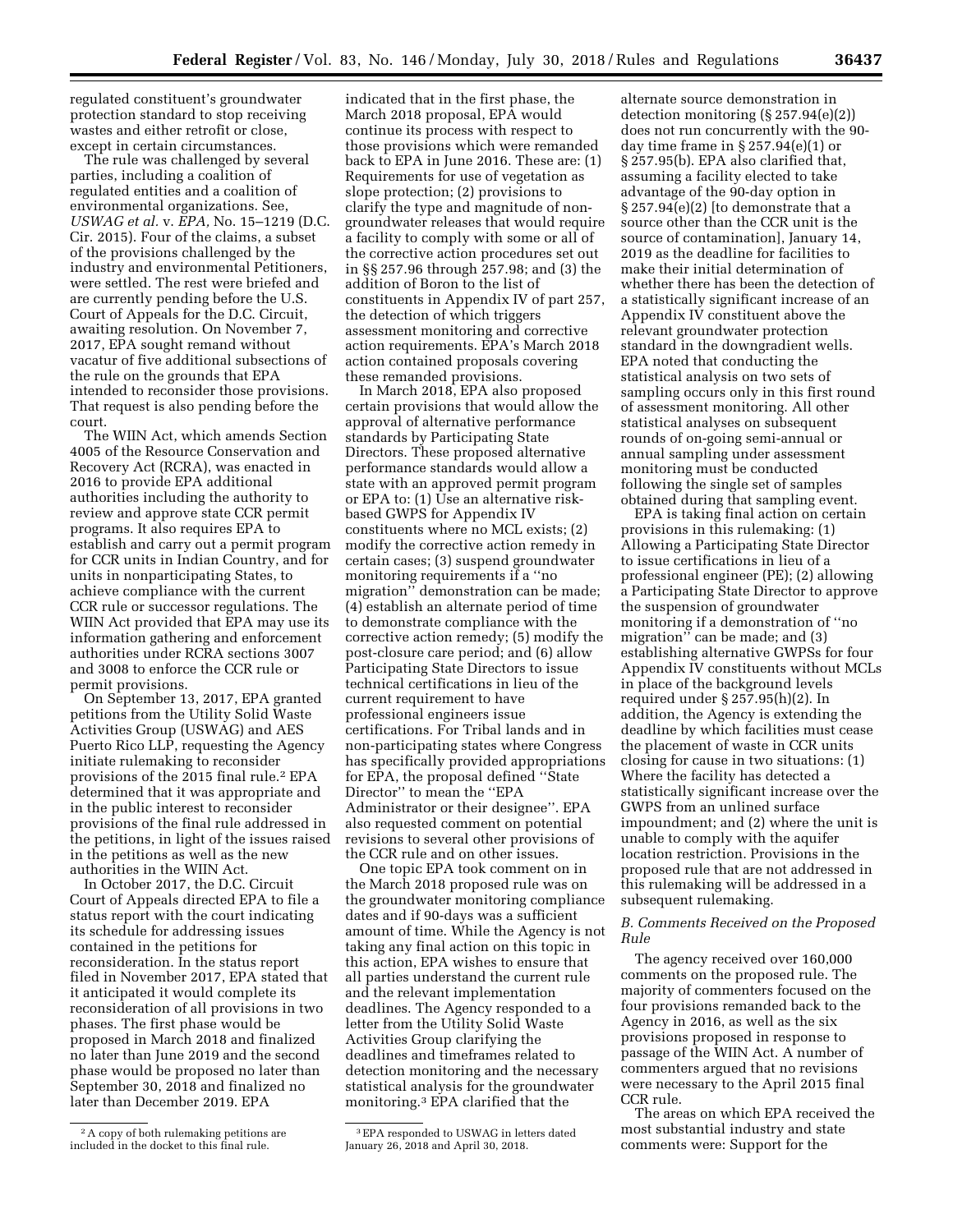establishment of risk-based alternative GWPSs for constituents that do not have an MCL, support for the extension of compliance deadlines, support for modification of the alternative closure provisions, and allowing certifications by a Participating State Director in lieu of a PE. Most of the environmental organizations and individual citizens commented that the proposals would decrease protection of human health and the environment, especially if the facilities allow CCR units to leak contaminants into groundwater. Other comments related to topics that will be discussed in future rulemaking actions. Discussions of the specific comments germane to this rulemaking are provided in the relevant sections of this rule.

### 1. Public Hearing

EPA conducted a public hearing on April 24, 2018, in Arlington, VA. There were 79 speakers and a total of 120 registered attendees. Testimony at the public hearing focused generally on the proposed amendments of allowing the use of alternative performance standards. Several speakers commented on: Allowing alternate performance standards for the groundwater protection standards where no MCL is established, allowing Participating State Directors to issue certifications in lieu of a PE, and the overall risks, especially health risks, related to CCR. In addition to the testimonies that were entered into the rulemaking record, over 25 additional documents were submitted in hard copy and entered into the docket (see EPA–HQ–OLEM–2017–0286).

#### *C. Statutory Authority*

RCRA section 1006(b)(1) directs EPA to integrate the provisions of RCRA for purposes of administration and enforcement and to avoid duplication, to the maximum extent practicable, with the appropriate provisions of other EPA statutes. Section 1006(b) conditions EPA's authority to reduce or eliminate RCRA requirements on the Agency's ability to demonstrate that the integration can be done in a manner consistent with the goals and policies expressed in the chapter and in the other acts referred to in this subsection. 42 U.S.C. 6005(b)(1). See *Chemical Waste Management* v. *EPA,* 976 F.2d 2, 23, 25 (D.C. Cir. 1992).

RCRA section 1008(a) authorizes EPA to publish ''suggested guidelines for solid waste management.'' 42 U.S.C. 6907(a). RCRA defines solid waste management as ''the systematic administration of activities which provide for the collection, source separation, storage, transportation, transfer, processing, treatment, and

disposal of solid waste.'' 42 U.S.C. 6903(28).

Pursuant to section 1008(a)(3), the guidelines are to include the minimum criteria to be used by the states to define the solid waste management practices that constitute the open dumping of solid waste or hazardous waste and are prohibited as ''open dumping'' under section 4005. Only those requirements promulgated under the authority of section 1008(a)(3) are enforceable under section 7002 of RCRA.

RCRA section 4004(a) generally requires EPA to promulgate regulations containing criteria for determining which facilities shall be classified as sanitary landfills (and therefore not ''open dumps''). The statute directs that, ''at a minimum, the criteria are to ensure that units are classified as sanitary landfills only if there is no reasonable probability of adverse effects on health or the environment from disposal of solid wastes at such facility.'' 42 U.S.C. 6944(a).

RCRA section 4005(a), entitled ''Closing or upgrading of existing open dumps'' generally establishes the key implementation and enforcement provisions applicable to EPA regulations issued under sections 1008(a) and 4004(a). Specifically, this section prohibits any solid waste management practices or disposal of solid waste that does not comply with EPA regulations issued under RCRA section 1008(a) and 4004(a). 42 U.S.C. 6944(a). See also 42 U.S.C. 6903(14) (definition of ''open dump''). As a general matter, this means that facilities must be in compliance with any EPA rules issued under section 4004(a) or be subject to suit for ''open dumping'' 42 U.S.C. 6945. RCRA section 4005 also directs that open dumps, *i.e.,* facilities out of compliance with EPA's criteria, must be "closed or upgraded"

RCRA section 4005(d) provides that States may submit a program to EPA for approval, and permits issued pursuant to the approved state permit program operate in lieu of the Federal requirements 42 U.S.C. 6945(d)(1)(A). To be approved, a State program must require each CCR unit to achieve compliance with the part 257 regulations (or successor regulations) or alternative State criteria that EPA has determined are ''at least as protective as'' the part 257 regulations (or successor regulations). State permitting programs may be approved in whole or in part [42 U.S.C. 6945(d)(1)(B)]. States with approved CCR permitting programs are considered ''participating states''.

In states without an approved program, EPA is to issue permits, subject to the availability of

appropriations specifically provided to carry out this requirement 42 U.S.C. 6945(d)(2)(B). The FY 2018 Omnibus Appropriations Act provided \$6 million to EPA for the purpose of developing and implementing a Federal permit program for the regulation of CCR in nonparticipating states. Public Law 115–141. In addition, EPA is the permitting authority for CCR units in Indian Country. The statute expressly provides that facilities are to continue to comply with the CCR rule or successor regulations until a permit (issued either by an approved state or by EPA) is in effect for that unit 42 U.S.C. 6945(d)(3), (6).

### **IV. What amendments is EPA finalizing?**

During the rulemaking process for the 2015 CCR rule, EPA received numerous comments requesting that EPA authorize state permit programs and adopt alternative performance standards that would allow state regulators or facilities to "tailor" the requirements to particular site-specific conditions. Many requested EPA adopt particular alternative performance standards found in EPA's municipal solid waste landfill (MSWLF) regulations in 40 CFR part 258. 4 Although the CCR rule was largely modeled on the MSWLF regulations, as explained in both the 2010 proposed and 2015 final rules, under the statutory provisions relevant to the CCR rule, EPA lacked the authority to establish a program analogous to part 258, which relies on approved states to implement the federal criteria through a permitting program. See, *e.g.,* 80 FR 21332–21334. In the absence of a state oversight mechanism to ensure that alternative standards would be appropriate, EPA concluded at that time it could not adopt many of the ''more flexible'' performance standards in part 258 that commenters requested. Id at 21333.

However, in 2016, Congress, with the passage of the WIIN Act, amended RCRA to establish a permitting scheme, analogous to that established for MSWLFs. Under these new provisions, States may now apply to EPA for approval to operate a permit program to implement the CCR rule. As part of that process, a State program may also include alternative State standards, provided EPA has determined they are ''at least as protective as'' the CCR regulations in 40 CFR part 257. 42 U.S.C. 6945(d)(1)(B), 6945(d)(1)(C).

<sup>4</sup>Unless other specified, all references to part 258 of this preamble are to title 40 of the Code of Federal Regulations (CFR).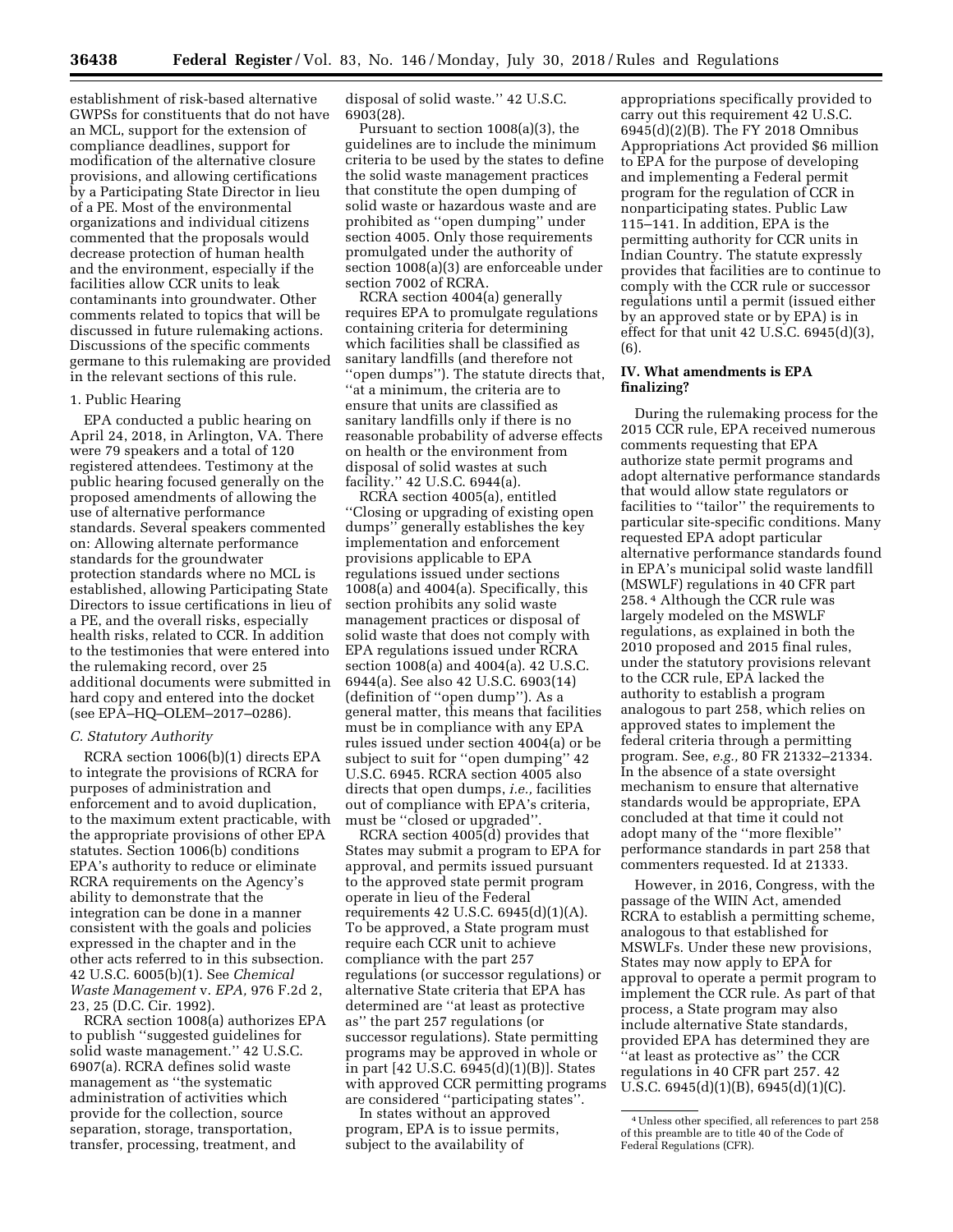In light of the WIIN Act, EPA examined the existing 40 CFR part 258 regulations to evaluate the performance standards that rely on a state permitting authority, to determine whether any of them could now be incorporated into the part 257 CCR regulations. To develop the proposed rule, EPA evaluated whether there was sufficient evidence in the record for those regulations to support incorporating either the part 258 MSWLF provision or an analogue into the part 257 CCR regulations.

Based on the results of this evaluation, EPA proposed to adopt six alternative performance standards modeled after part 258, which would allow a Participating State Director to: (1) Establish alternative risk-based GWPS for constituents where no MCL exists; (2) Modify the corrective action remedy in certain cases; (3) Suspend groundwater monitoring requirements if a ''no migration'' demonstration can be made; (4) Establish an alternate period of time to demonstrate compliance with the corrective action remedy; (5) Modify the post-closure care period; and (6) Issue technical certifications in lieu of a professional engineers. Under the proposal, EPA would have the same authority to establish alternative performance standards in nonparticipating states, subject to appropriations, and in Tribal Country, as a Participating State Director would. EPA explained that these alternative performance standards were modeled after part 258 provisions in the MSWLF regulations that appeared to have been adopted based solely on a finding that they would protect human health and the environment; EPA believed that the facts supporting those original determinations would also support a finding that the provisions met the standard under RCRA section 4004(a).

EPA received a number of comments on this overall approach. Several commenters agreed that the record supporting any of the current provisions under the part 258 regulations would support revisions to the part 257 regulations. EPA also received comments stating that the proposed alternative protection standards failed to satisfy the requirements of RCRA section 4004(a). These commenters claimed that the record on which the proposals had relied was inadequate. Specifically, the commenters argued that EPA had in fact considered facilities' ''practicable capability in developing every provision of the rule, and so none were based exclusively on addressing the risks to health and the environment. These commenters also criticized the risk assessment conducted

to support the part 258 regulations, claiming that it failed to consider the risks to sensitive subpopulations, that the only impact it evaluated was the risk to human health from drinking MSWLFcontaminated groundwater, and only if drinking water wells were within one mile of the MSWLF, and that in any event the characteristics of (and therefore the risks posed by) MSWLF and CCR units are very different. These commenters also argued that EPA could not rely on the 2014 risk assessment conducted for the CCR rule to support the proposals without first evaluating whether the assumptions in that assessment are consistent with the results of the recently conducted groundwater monitoring, which they claim shows that the groundwater at almost all facilities is contaminated by at least one of the constituents in Appendix IV.

EPA is continuing to evaluate a number of technical issues raised in the comments. At the same time, the Agency recognizes the need to begin to implement the WIIN Act and to facilitate the transition to regulation of CCR through permit programs in a timely manner in order to address the urgent concerns presented by facilities that are faced with criteria that may be subject to change through this and other rulemaking actions and quickly approaching compliance deadlines that may require substantial investments and impact operational decision-making. EPA is also mindful that States are in the process of considering whether to seek approval or their regulatory programs, and in some cases, are in the process of developing those programs; greater certainty regarding the kinds of provisions that EPA currently has the record to approve would consequently be highly desirable in order to effectuate the purpose behind the WIIN Act. Accordingly, while EPA continues to evaluate the concerns raised regarding the 1991 and 2014 risk assessments, the Agency is finalizing at this time a select number of provisions that either do not rely on those materials for support to meet the standard in RCRA section 4004(a) or rely on portions that are not implicated by the technical issues under consideration.

EPA is adopting two of the proposals modeled after the existing provisions in 40 CFR part 258: (1) The Participating State Director may suspend groundwater monitoring requirements if there is evidence that there is no potential for migration of hazardous constituents to the uppermost aquifer during the active life of the unit and the post-closure care period; and (2) The Participating State Director may decide

to certify that certain regulatory criteria have been met in lieu of the exclusive reliance on a qualified PE. EPA is also adopting revised GWPS for constituents without a MCL under § 257.95(h)(2). After consideration of comments received, EPA has set risk-based values using the methodology discussed in the proposal. In addition, the Agency is finalizing an extension to the deadline by which facilities must cease the placement of waste in CCR units closing for cause in two situations: (1) Where the facility has detected a statistically significant increase over the groundwater protection standard from an unlined surface impoundment; and (2) where the unit is unable to comply with the aquifer location restriction. Further discussion of these comments received on these provisions and the bases on which EPA is adopting them is in their respective sections of this preamble.

For any of the proposed performance standards, EPA requested comment on whether the facility or owner operator should be required to post the specific details of the modification of the performance standard to the facility's publicly accessible website or require any other recordkeeping options. Based on comments received, and to maintain transparency facilities with a sitespecific performance standard, such as suspending groundwater monitoring in the event a no migration demonstration can be made, EPA is requiring posting of specific details of the modification to a publicly accessible website. This is discussed further below.

## *A. Extension to Certain Deadlines for the Closure or Retrofit of Existing CCR Surface Impoundments*

The CCR rule requires existing CCR surface impoundments and landfills to cease receiving waste and initiate closure under certain circumstances. For existing CCR surface impoundments, these situations include unlined CCR surface impoundments whose groundwater monitoring shows an exceedance of a GWPS (§ 257.101(a)(1)); CCR surface impoundments that do not comply with the location criteria  $(\S 257.101(b)(1));$ and CCR surface impoundments that are not designed and operated to achieve minimum safety factors (§ 257.101(b)(2)). The current CCR regulations also require existing CCR landfills that do not comply with the location criteria for unstable areas to close  $(\S 257.101(d)(1))$ . In all of these situations, also referred to as ''closure for cause'' in the preamble to 2015 CCR final rule, the current CCR regulations specify that the owner or operator of the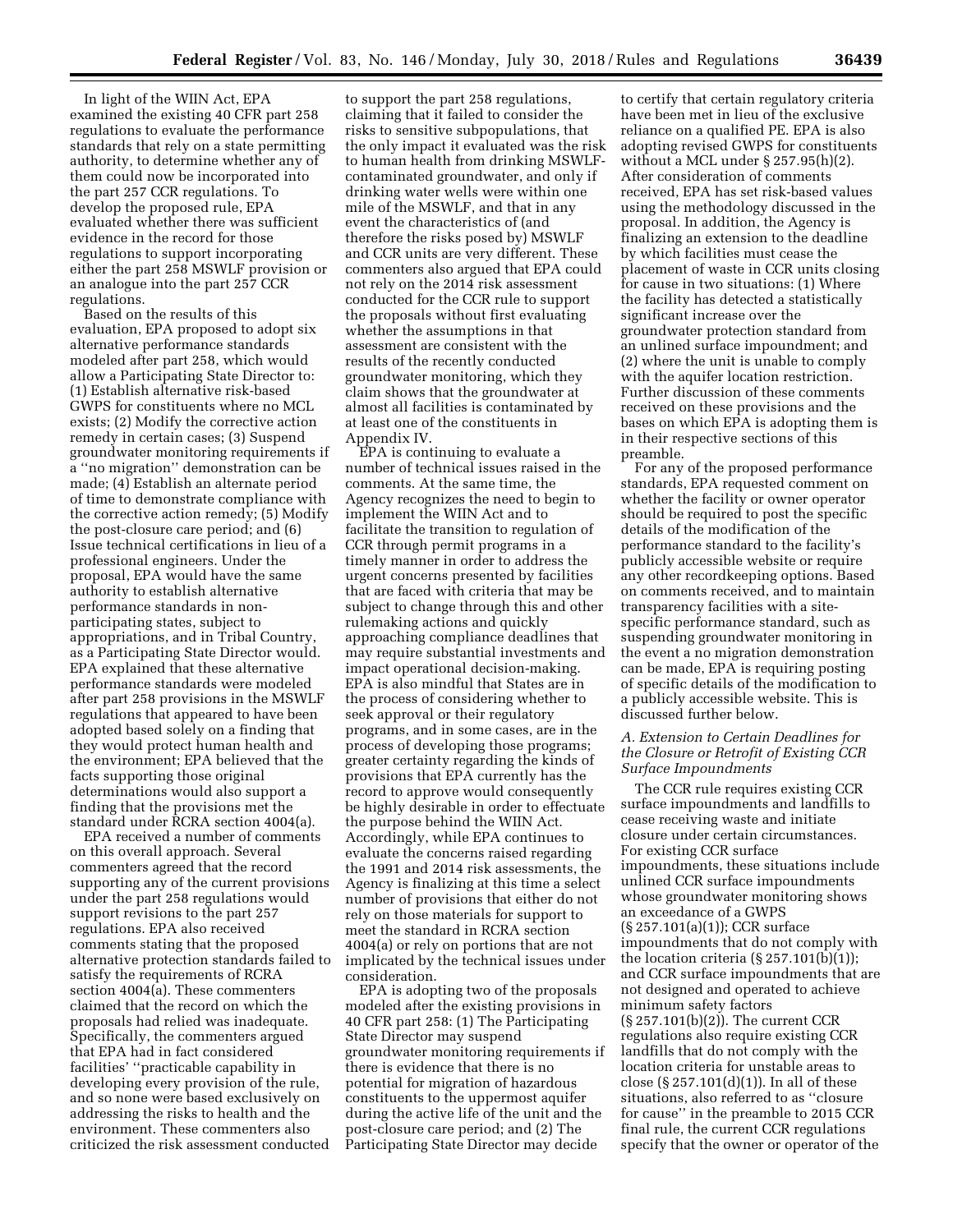unit must cease placing any waste into the CCR unit and initiate closure activities within six months of making the relevant determination that the CCR unit must close.

After considering comments received in response to the March 15, 2018 proposed rule, as well as information in the rulemaking petitions submitted by USWAG and AES Puerto Rico,<sup>5</sup> the agency finds it appropriate to finalize an extension to the deadline by when owners or operators must cease the placement of waste in existing CCR surface impoundments closing for cause in two situations. The two situations include the deadlines applicable to: (1) Existing CCR surface impoundments that are unable to comply with the location restriction regarding placement above the uppermost aquifer; and (2) Existing unlined CCR surface impoundments whose groundwater monitoring shows an exceedance of a groundwater protection standard. The agency is not at this time making any revisions to the other deadlines that apply to existing CCR surface impoundments or to any of the deadline requirements that apply to new and existing CCR landfills and new CCR surface impoundments. The two subunits below explain the approach and rationale for the amendments to certain deadlines for these two situations.

1. Revision of § 257.101(b)(1) Regarding the Deadline for Waste Placement and Closure of Existing Surface Impoundments That Fail To Demonstrate Compliance With a Location Standard

In the March 15, 2018 proposed rule, EPA solicited public comment on whether the deadlines to comply with the location restrictions at §§ 257.60 through 257.64 are appropriate in light of the WIIN Act (83 FR 11598). The Agency sought comment on whether an alternative deadline, either through a permit program established under the WIIN Act or one that applies directly to the facility itself during an interim period, would be more appropriate to facilitate implementation of the WIIN Act. Owners and operators of existing CCR surface impoundments must

complete the required demonstrations for five location restrictions 6 no later than October 17, 2018.7 An owner or operator that fails to complete any one of the demonstrations by the deadline would trigger the closure requirements of § 257.101(b)(1), which requires the owner or operator of the unit to cease placing CCR and non-CCR wastestreams into the impoundment and close the impoundment in accordance with the closure provisions of the regulations.

EPA received numerous comments regarding the current deadlines associated with the location restrictions. Many commenters stated their support for extending the current deadlines to complete the required demonstrations for the location restrictions and, in particular, the location restriction for placement above the uppermost aquifer. These commenters stated that deadline extensions would allow time for both the proper implementation of the WIIN Act and the finalization of other substantive CCR rule revisions contemplated in the March 15, 2018 proposal, and would be consistent with the standard in RCRA section 4004(a), while limiting facilities' expenditure of significant resources and avoiding the initiation of irreversible operational changes, including the forced closure of impoundments (and potentially the power plants themselves) under the current compliance deadlines. Commenters also stated that extensions of the location restriction deadlines is necessary to ensure alignment of key implementation and operational decisions under the CCR rule with EPA's schedule for issuing revisions to the effluent limitations guidelines (ELGs) and pretreatment standards for the Steam Electric Power Generating Point Source Category.8 Some commenters recommended that the deadline for determining whether existing impoundments meet the aquifer separation location restriction should be keyed to a specific time following EPA's

8On May 2, 2018, EPA issued the Final 2016 Effluent Guidelines Program Plan (83 FR 19281), which identifies new or existing industrial categories selected for effluent guidelines rulemakings and provides a schedule for such rulemakings. This 2016 Program Plan discusses that, in August 2017, EPA announced a rulemaking to potentially revise certain standards for existing sources in the Steam Electric Power Generating Point Source Category. The 2016 Program Plan also projects a schedule for such rulemaking, including a proposed rule in December 2018 and a final rule in December 2019. See page 6–1 of 2016 Program Plan.

issuance of a final rule allowing for an alternative risk-based option for meeting this location restriction. Other commenters supported extending deadlines until after EPA finalizes the amendments contemplated in the March 15, 2018 proposal and states have time to adopt the rule revisions into their state regulations. Some commenters suggested that deadlines be extended a specific amount of time following the effective date of a final rule or to specific dates. These commenters recommended extensions ranging from 120 days to 12 months from the final rule's effective date and, while other commenters suggested deadlines be extended until November 2020. At a minimum, these commenters stated that EPA should extend the timeline related to the obligation to enter into forced closure under § 257.101. Finally, commenters stated that it is common practice for an agency to extend regulatory deadlines in circumstances where a regulation is under reconsideration.

Other commenters opposed any extension of the compliance deadlines associated with the location restrictions. These commenters stated that an extension is unwarranted due to the long history of delays in setting federal standards and the adverse impacts to human health and the environment from improperly sited CCR units. Commenters stated that facilities have had several years to prepare for meeting the location restrictions and that an extension of the deadline is unnecessary because the facilities should already have sufficient information to determine whether their CCR units comply with the location restrictions. Finally, these commenters point out that several utilities have already sought approval from state regulators to close CCR units that are not in compliance with the location restrictions. A compliance extension would thus penalize companies that have made good-faith efforts to comply with the current rule, while rewarding companies that have not prepared properly to comply.

EPA first considered whether to extend the deadlines by which owners or operators of CCR surface impoundments must complete the location restrictions demonstrations in §§ 257.60 through 257.64. Such a rule revision would have the effect of delaying the date that facilities would need to determine whether its CCR units are in compliance with the location restrictions. Most of the commenters raised concern about the current deadlines based on the assumption that the technical performance standards would subsequently be revised, either

<sup>5</sup> ''Utility Solid Waste Activities Group Petition for Rulemaking to Reconsider Provisions of the Coal Combustion Residuals Rule, 80 FR 21302 (April 17, 2015), and Request to Hold in Abeyance Challenge to Coal Combustion Residual Rule, No. 15–1219, et al. (D.C. Cir.)'' dated May 12, 2017; and ''AES Puerto Rico LP's Petition for Rulemaking to Reconsider Provisions of the Coal Combustion Residuals Rule, 80 FR 21302 (April 17, 2015), and Request to Hold in Abeyance Challenge to the Coal Combustion Residuals Rule, No. 15–1219, et al. (D.C. Cir.)'' dated May 31, 2017.

<sup>&</sup>lt;sup>6</sup>The five location restrictions are placement above the uppermost aquifer, wetlands, fault areas, seismic impact zones, and unstable areas.

<sup>7</sup> Inactive CCR surface impoundments are subject to a different deadline as specified in § 257.100(e)(2).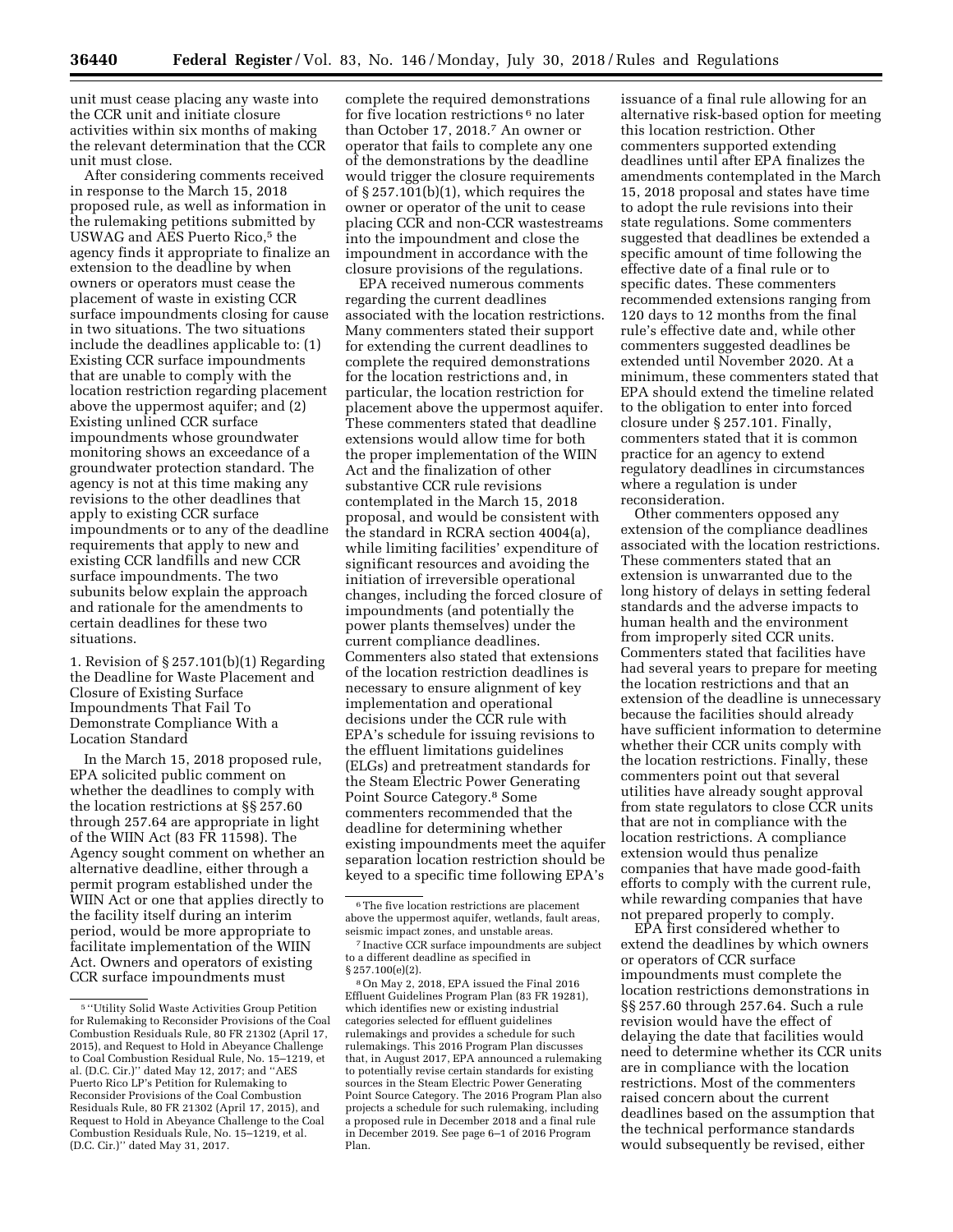because EPA was reconsidering those criteria or because States would revise them as part of their permit programs. The commenters provided no data or other information to suggest that compliance with the existing location restriction demonstration deadlines presents technical difficulties or is otherwise infeasible. Rather the primary technical concern raised by the comments was the need for more time to develop or find alternative capacity to replace any units that cannot comply with the location criteria. As one commenter explained. in a typical state, the process to modify a major wastewater discharge permit as required to reroute non-CCR waste water streams can take more than a year to complete. This commenter also provided concrete examples to support their contention that it may take 18–36 months to find alternate capacity for their non-CCR wastes streams.

For a simple project—which the commenter described as a site that (1) does not provide base load generation, and thus there would be minimal impact to project timing due to planned unit outages to install the piping reroutes and associated mechanical and electrical connections; (2) has fewer streams to re-route, operates intermittently, and (3) has straightforward low volume waste steams (*i.e.,* technically definable in terms of quantity and quality)—the overall duration (18 months) is three times the 6-month duration provided for by the existing regulations.

By contrast, a more complex site the overall duration is approximately 36 months—nearly six times longer in duration than currently provided for in the existing CCR rule. For a more complex site, the current water balance may indicate there are over 50 non-CCR individual waste streams which go to the CCR impoundment. Additionally, each unit utilizes an FGD that produces a waste stream, which also goes to the CCR impoundment. The FGD waste water stream has the most complex water chemistry and variability of any water stream in the plant. Complex project in terms of the number of streams to re-route, its more consistent operation (and scheduled outages), and its complex water chemistry associated with several of the non-CCR wastestreams. Additionally, the large number of streams to deal with, some of which only flow intermittently, further complicates the process design of what treatment system is needed. The water treatment process equipment alone requires a schedule of 13 months to procure, fabricate, and deliver to the plant site (excluding construction).

When these efforts are properly stacked and staggered consistent with accepted engineering and project management practice, the overall duration is approximately 36 months.

In both examples discussed previously, the commenter explained that the current regulation also provides inadequate time for proper start-up and commissioning. Reports from industry indicate that it can take several months to properly tune and commission a large water treatment plant. The commenter stated that the six months in the existing rule is, at best, barely adequate to properly tune a complex wastewater treatment plant to steady state operation accounting for quantity and quality variations in the non-CCR water streams.

After considering all of the comments, EPA considers that the potential for revisions to the technical criteria themselves is too speculative at this stage to form the basis for a regulatory revision. EPA received no concrete proposals or suggestions for possible modifications to the technical criteria themselves. Nor does EPA currently have any potential options under consideration. And none of the States that have submitted applications (or with whom EPA has had discussions) for program authorization included any alternative location criteria. Accordingly, EPA has determined not to revise the deadlines to complete the requisite demonstrations.9

However, EPA acknowledges that legitimate concerns have been raised about the feasibility of complying with the current closure timeframes. EPA considers that the issues discussed above are not unique to the commenter, but are shared by facilities across the industry. And these concerns are equally relevant in this context, as units that do not comply with the location requirements must close pursuant to § 257.101(b)(1).

EPA also takes very seriously the concern that facilities not be prematurely compelled to make potentially irreversible operational changes or otherwise be forced to invest in compliance measures that may subsequently need to be modified. This was part of the reason that EPA originally chose to align key implementation and operational decisions under the CCR rule with EPA's schedule for issuing the effluent limitations guidelines and pretreatment standards (ELGs) for the Steam Electric Power Generating Point Source Category

to be appropriate. The ELG requirements will be highly relevant to facility's decisions regarding the development of alternative capacity to manage non-CCR wastestreams. EPA is currently in the process of rulemaking to consider revising certain standards for existing ELGs sources; that rulemaking is projected to be completed by December 2019. EPA recently changed the earliest ELG compliance date for FGD and bottom ash wastewater to October 2020 to account for these potential revisions. See 82 FR 43494. EPA's original concern thus continues to be highly relevant.

To address these concerns, EPA therefore considered whether an extension of the deadline in the closure for cause provisions in  $\S 257.101(b)(1)$ that would better coordinate the compliance and implementation deadlines between the CCR and ELGs rules, as suggested by many of the commenters, was warranted. Such a rule revision would still require facilities to make the requisite location restriction demonstrations by the deadlines specified earlier (*i.e.,* October 17, 2018), but would extend the timeframe during which the facility could continue to use the unit, and thereby provide the facility with more time to adjust its operations. This approach would allow facilities to better coordinate their engineering, financial and permitting activities under the two rules, and would account for EPA's on-going ELG rulemaking. Therefore, EPA is extending the closure for cause trigger from the six-month period currently specified in the rule until October 31, 2020, which increases that time period by approximately 18 months. The agency selected the date to coordinate with the revised compliance date for the ELG requirements. The agency anticipates completing the ELGs rulemaking by December 2019 and providing nine months from the rule's likely publication in January 2020 would be sufficient for facilities to make informed decisions to meet the requirements of both rules. That 18 month period also corresponds with the lower end amount of time estimated to be needed to find alternative capacity for non-CCR watestreams.

Finally, EPA considered whether to apply a time extension to all location restrictions, or a subset of them. Commenters consistently identified the placement above the uppermost aquifer location restriction as the critical standard, and so EPA has limited its revision to address this specific concern. This time extension does not affect other deadlines in the regulations, and facilities therefore are required to comply with all requirements of an

<sup>9</sup>These deadlines are codified in §§ 257.60(c)(1), 257.61(c)(1), 257.62(c)(1), 257.63(c)(1), and 257.64(d)(1).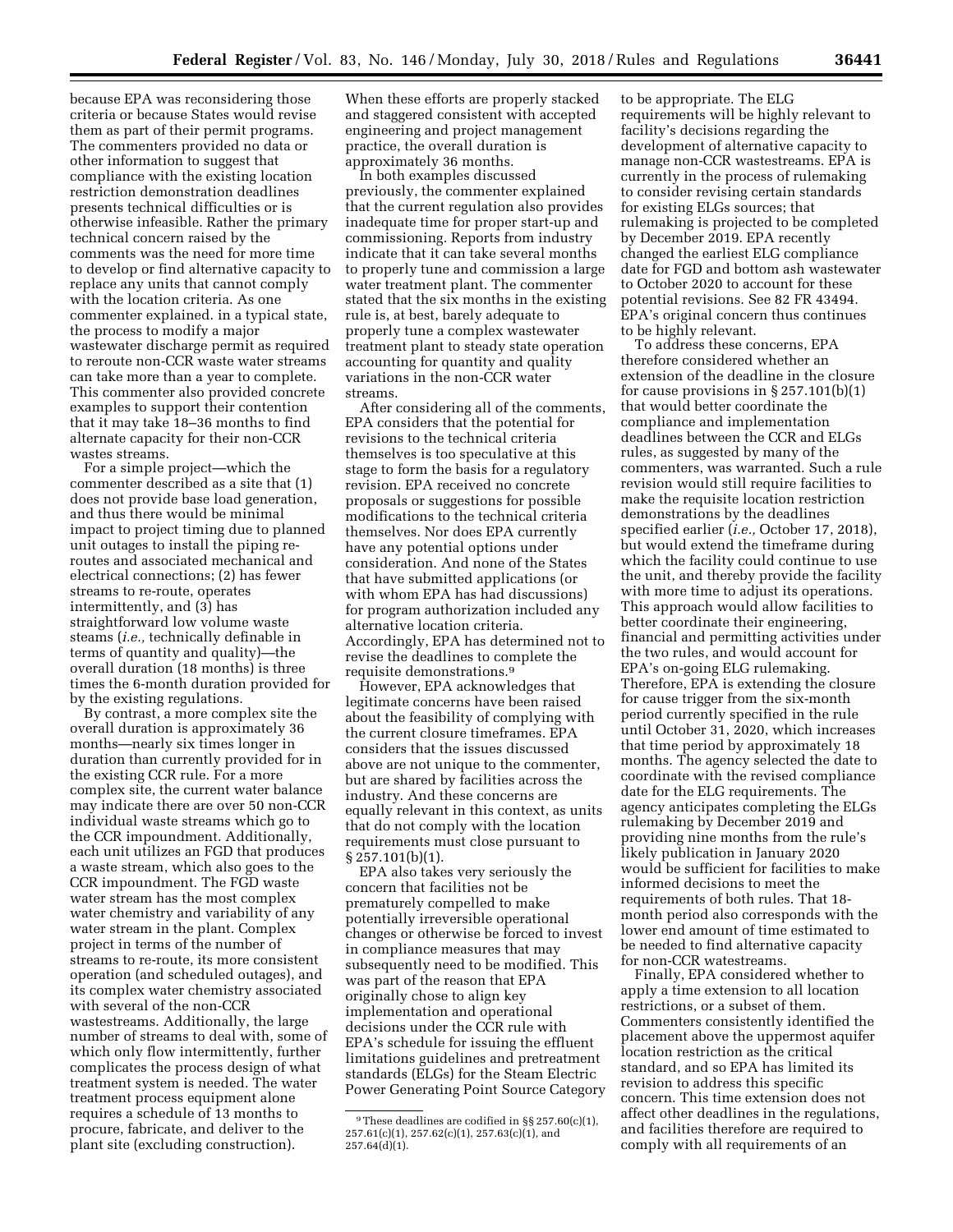operating facility (*e.g.,* inspections), which are designed to ensure that the facility operations will meet the statutory standard during this extension period.

2. Revision of § 257.101(a)(1) Regarding the Deadline for Waste Placement and Closure or Retrofit of Existing Unlined CCR Surface Impoundments

The agency solicited comment in the March 15, 2018, proposed rule on appropriate time frames for the assessment monitoring requirements (83 FR 11599). The 2015 regulation establishes a groundwater monitoring program consisting of detection monitoring, assessment monitoring and corrective action. Because the current assessment monitoring program includes a series of 90-day time periods in which an owner or operator is to perform the required analysis and demonstrations, EPA sought comment on whether 90 days is an appropriate time period for the assessment monitoring requirements in light of the WIIN Act. The agency specifically requested comment on whether alternative time periods are necessary to perform the required analysis and demonstrations and whether such alternative time periods would be more appropriate to facilitate implementation of the WIIN Act and any amendments to the CCR regulations as a result of the March 15, 2018 proposed rule.

The groundwater monitoring program requires an owner or operator of a CCR unit to install a system of monitoring wells and specify procedures for sampling these wells, in addition to methods for analyzing the groundwater data collected, to detect the presence of specified constituents and other monitoring parameters released from the units. Among other requirements, the 2015 regulations required facilities to have installed the groundwater monitoring system and initiated detection monitoring no later than October 17, 2017.10 Some CCR units are currently operating under the assessment monitoring provisions of the regulations. Facilities monitoring groundwater under the assessment monitoring program are required to close or retrofit an unlined CCR surface impoundment if the monitoring results show that the concentrations of one or more of the constituents listed in Appendix IV to part 257 are detected at statistically significant levels above any GWPS. § 257.101(b)(1).

EPA received numerous comments on this issue. The general theme of those comments supportive of an extension was similar to that summarized in the previous subsection addressing location restrictions. Many commenters emphasized that an extension is needed to properly implement the objectives of the WIIN Act. Commenters stated that without an extension of the assessment monitoring deadlines, there would be little to no practical effect from the proposed revisions because facilities will have to make irreversible decisions and investments based on the 2015 rule. Many of these commenters identified two proposals of greatest concern: (1) The ability of facilities to establish riskbased GWPSs for Appendix IV constituents without MCLs; and (2) the incorporation of risk-based flexibility into the corrective action program. These commenters stated that the current schedule of the assessment monitoring program does not provide time for these provisions to take effect before some facilities will be compelled to initiate corrective action and/or forced to close could qualify for the new alternative closure provision. Some commenters also argued that the existing deadline associated with implementing the GWPS, in particular those associated with assessment monitoring are too short to adequately identify the source and extent of an exceedance. Commenters urged the Agency to extend these deadlines or, at a minimum, to defer the obligation to establish groundwater protection standards until after EPA adopts these two proposals.

Commenters also stated that an extension is necessary to align key implementation and operational decisions under the CCR rule with EPA's schedule for revising the ELGs for the Steam Electric Power Generating Point Source Category. Other commenters suggested that deadlines be extended a specific amount of time following the effective date of a final rule. These commenters recommended extensions ranging from 120 days to 12 months from the final rule's effective date.

Other commenters opposed any extension of the deadlines associated with the assessment monitoring program. These commenters stated that an extension is unwarranted due to the long history of delays in setting federal standards and the adverse impacts to human health and the environment from improperly sited CCR units. Commenters stated their opposition to revising the regulations that would allow facilities to continue to CCR units that are unlined and already contaminating groundwater.

EPA first considered the request to extend the assessment monitoring deadlines to allow States the opportunity to establish alternate riskbased GWPS under § 257.95(h). Most of the commenters raised concern about the current deadlines based on the assumption that the GWPS would subsequently be revised as part of a State-approved permit program. But the requested extension would have delayed the initiation of closure under § 257.101(a)(1) and corrective action provisions of §§ 257.96 through 257.98 for all constituents, not merely for the four without MCLs that commenters believed were likely to be revised.

As discussed Unit IV.B of this preamble, EPA is establishing healthbased GWPSs for all four of the constituents in Appendix IV without established MCLs. These revised standards, because they are health-based standards, are not expected to be affected by State programs, which alleviate the concern that facilities will be forced to take action in response to standards that are likely to be revised. EPA therefore has no basis to revise the assessment monitoring deadlines.

Nevertheless, as noted previously, numerous commenters raised concern that compliance with the current closure requirements is not technically feasible. These concerns, and the considerations motivating EPA to revise the deadlines for the aquifer location criterion, are equally relevant in this context, as unlined surface impoundments units that are leaking must close, in accordance with § 257.101(a)(1). EPA therefore considered whether an extension of the deadline in § 257.101(a)(1) to initiate the closure of unlined surface impoundments, similar to the extension of the deadlines for the location restrictions, would address the commenters' concerns. Such a provision would require facilities to follow the assessment monitoring procedures and determine whether any contaminants have been detected at statistically significant levels above the GWPS established under § 257.95(h). A facility that makes such a determination would still be required to initiate corrective action to clean up the contamination in the aquifer, but could continue to use the unit for an extended period, which would provide the facility with more time to adjust their operations. This approach would allow facilities to better coordinate their engineering, financial and permitting activities under the two rules, and would align with EPA's recent and on-going ELG rulemakings.

<sup>10</sup> Inactive CCR surface impoundments are subject to a different deadline as specified in § 257.100(e)(5).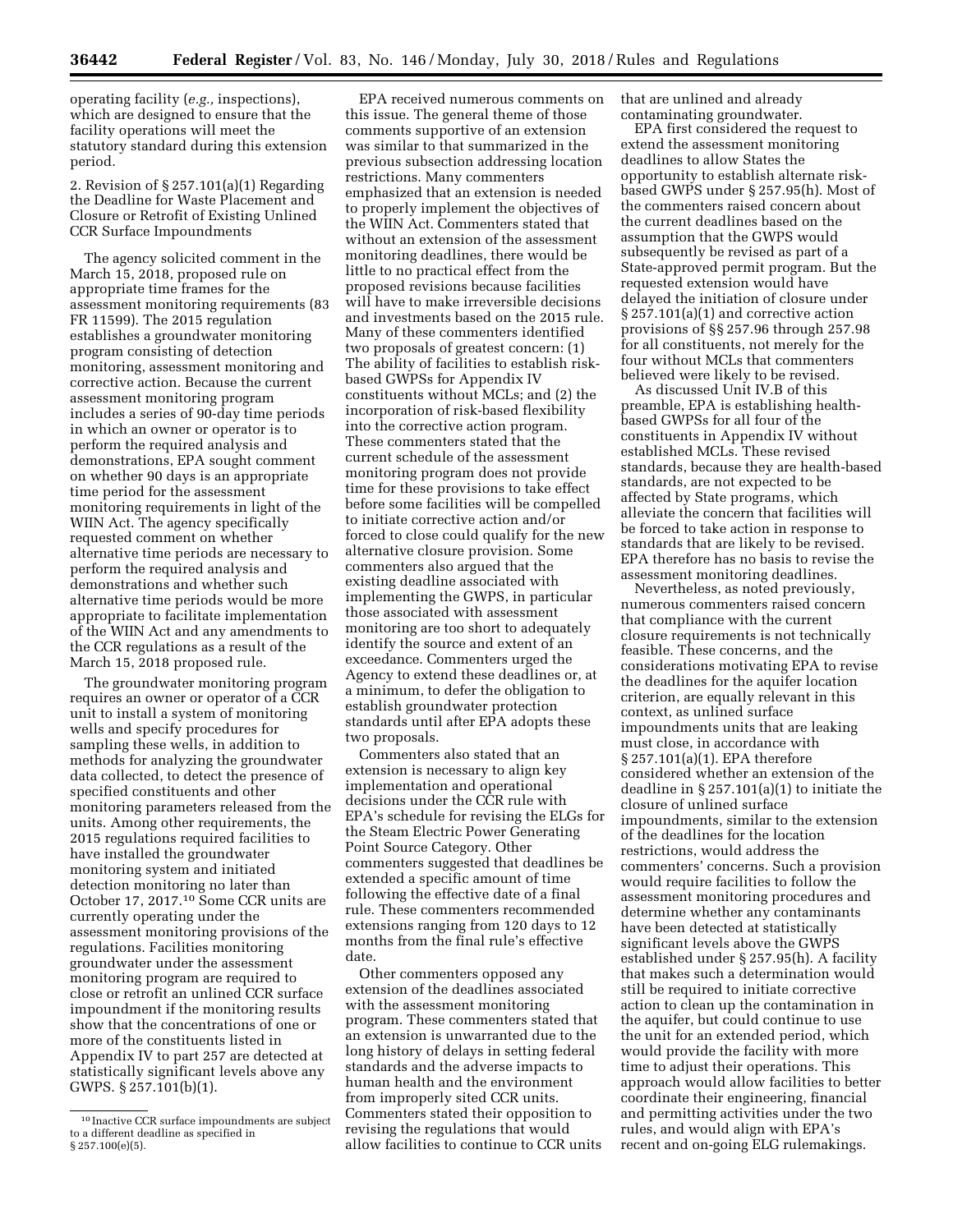Therefore, EPA has extended the closure for cause trigger by the same 18-month period granted for the location restrictions. The agency selected the date October 31, 2020, to coordinate with the revised earliest compliance date for the ELG requirements. The Agency anticipates completing the ELG rulemaking by December 2019 and providing nine months from the rule's likely publication in January 2020, for facilities to make appropriate decisions knowing the requirements of both rules.

This time extension does not affect other deadlines or any other requirement in the regulations, and facilities therefore remain obligated to comply with all requirements of an operating facility (*e.g.,* inspections), which are designed to ensure that the facility operations will meet the statutory standard during this extension period.

# *B. Alternative Risk-Based Groundwater Protection Standards*

The 2015 CCR rule required the CCR unit owner or operator to set the GWPS at the MCL or to background for all constituents in Appendix IV to part 257 that are detected at a statistically significant level above background. MCLs are levels of constituent concentrations promulgated under section 1412 of the Safe Drinking Water Act. If no MCL exists for a detected constituent, then the GWPS needed to be set at background. In cases where the background level is higher than the promulgated MCL for a constituent, the GWPS was to be set at the background level.

In March 2018, EPA proposed to amend the 2015 CCR rule to incorporate certain requirements from 40 CFR part 258 that would allow Participating State Directors, and EPA where it is the permitting authority, flexibility to approve an alternative GWPS, which was required to be derived in a manner consistent with Agency guidelines. Some of the risk guidelines used to support establishment of the part 258 regulations had since been replaced or supplemented, so the proposal referenced the updated versions. Specifically, EPA cited to the *Supplementary Guidance for Conducting Health Risk Assessment of Chemical Mixtures,*11 which supplements 51 FR 34014 (September 24, 1986); the *Guidelines for Developmental Toxicity Risk* 

*Assessment,*12 which amends 51 FR 34028 (September 24, 1986); and the *Guidelines for Carcinogen Risk Assessment,*13 which amends 51 FR 33992 (September 24, 1986). Also, EPA proposed to add guidance on deriving a reference dose, *Reference Dose (RfD): Description and Use in Health Risk Assessments.*14

EPA also proposed to incorporate the part 258 requirement that the alternative GWPS be based on scientifically valid studies conducted in accordance with the Toxic Substances Control Act Good Laboratory Practice Standards (40 CFR part 792) or the equivalent. For noncarcinogens, EPA proposed to require that States use a reference dose with a hazard quotient (HQ) of 1 as the upper bound on risk, to establish the alternative GWPS. This methodology was the same as that used to establish the technical criteria in the 2015 CCR regulation. EPA's proposal explained that reliance on this methodology was reasonable as it would ensure that this provision (and any alternative GWPS eventually established under this provision) would meet the requisite statutory standard. Examples of groundwater values consistent with the proposed requirements were provided, including Action Levels promulgated under the Safe Drinking Water Act and the Regional Screening Levels for Chemical Contaminants at Superfund Sites.15 EPA solicited comment on the revised approach to establishing an alternative GWPS.

Significant comments were received in support of the proposal to allow States to approve an alternative GWPS. Commenters stated that States have robust regulatory frameworks to regulate groundwater protection, that allowing this flexibility is consistent with how requirements for MSWLFs are implemented under Subtitle D, and that the oversight and enforcement authorities provided in the WIIN Act allow EPA to ensure States will set protective standards. Commenters also stated that risk-based alternative GWPS would be more appropriate than the current requirement to use background

levels where no MCL has been established for an Appendix IV constituent.

Comments were also received opposing the proposal to allow Participating State Directors to approve an alternative GWPS. Concerns raised included lack of resources or technical expertise at state agencies, and the failure to require any alternative GWPS to be protective of sensitive subgroups, which is included in the MSWLF regulations at 40 CFR 258.55(i). Commenters opposed to this proposal raised concerns that it would: Establish vague, unenforceable guidelines; fail to address ecological risk or cancer risk; ignore health-based exposure concentrations that are already developed; and would ultimately allow states to increase risks to human health and the environment above the statutory standard. Commenters also called attention to that allowing Participating State Directors to set alternative standards could result in variability in regulatory standards for chemicals that present the same health risks, regardless of geography. Commenters also raised concerns about protectiveness of the proposed approach and EPA's ability to use the part 258 record to support providing discretion to Participating State Directors. One group of commenters maintained that it is arbitrary and insufficiently protective to let states establish GWPS where EPA has already established risk-based levels for Appendix IV constituents with no established MCL, also citing the Superfund program's ''Regional Screening Levels'' (RSLs).

Some comments requesting that EPA consider established, available healthprotective benchmarks for Appendix IV constituents, such as RSLs, and wellestablished assessment methodology for developing more site-specific GWPS. One industry commenter maintained that ''Of particular relevance to the CCR Rule are the risk-based policies and resources for the protection and remediation of impacted groundwater that U.S. EPA has developed. Specifically, U.S. EPA has established Regional Screening Levels (RSLs) to assess potential human health risks from chemicals in soil, water, and air. . . . These values assist risk assessors in determining whether levels of constituents at a site may warrant further investigation or cleanup, or whether no further investigation is required.'' The commenter goes on to explain that RSLs, while protective, are significantly higher than background concentrations of cobalt, lithium, and molybdenum collected by USGS. Using the RSLs instead of background would

<sup>11</sup>USEPA, ''Supplementary Guidance for Conducting Health Risk Assessment of Chemical Mixtures'', EPA/630/R–00/002, August 2000. This document can be accessed in the docket.

<sup>12</sup>USEPA, ''Guidelines for Developmental Toxicity Risk Assessment'', EPA/600/FR–91/001, December 1991. This document can be accessed at *[https://cfpub.epa.gov/ncea/risk/recordisplay.](https://cfpub.epa.gov/ncea/risk/recordisplay.cfm?deid=23162) [cfm?deid=23162.](https://cfpub.epa.gov/ncea/risk/recordisplay.cfm?deid=23162)* 

<sup>13</sup>USEPA, ''Guidelines for Carcinogen Risk Assessment'', EPA/630/P–03/001F, March 2005. This document can be accessed at *<https://> www.epa.gov/risk/guidelines-carcinogen-riskassessment.* 

<sup>14</sup>This document can be accessed at *[https://](https://www.epa.gov/iris/reference-dose-rfd-description-and-use-health-risk-assessments) [www.epa.gov/iris/reference-dose-rfd-description](https://www.epa.gov/iris/reference-dose-rfd-description-and-use-health-risk-assessments)[and-use-health-risk-assessments.](https://www.epa.gov/iris/reference-dose-rfd-description-and-use-health-risk-assessments)* 

<sup>15</sup>This document can be accessed at *[https://](https://www.epa.gov/risk/regional-screening-levels-rsls) [www.epa.gov/risk/regional-screening-levels-rsls.](https://www.epa.gov/risk/regional-screening-levels-rsls)*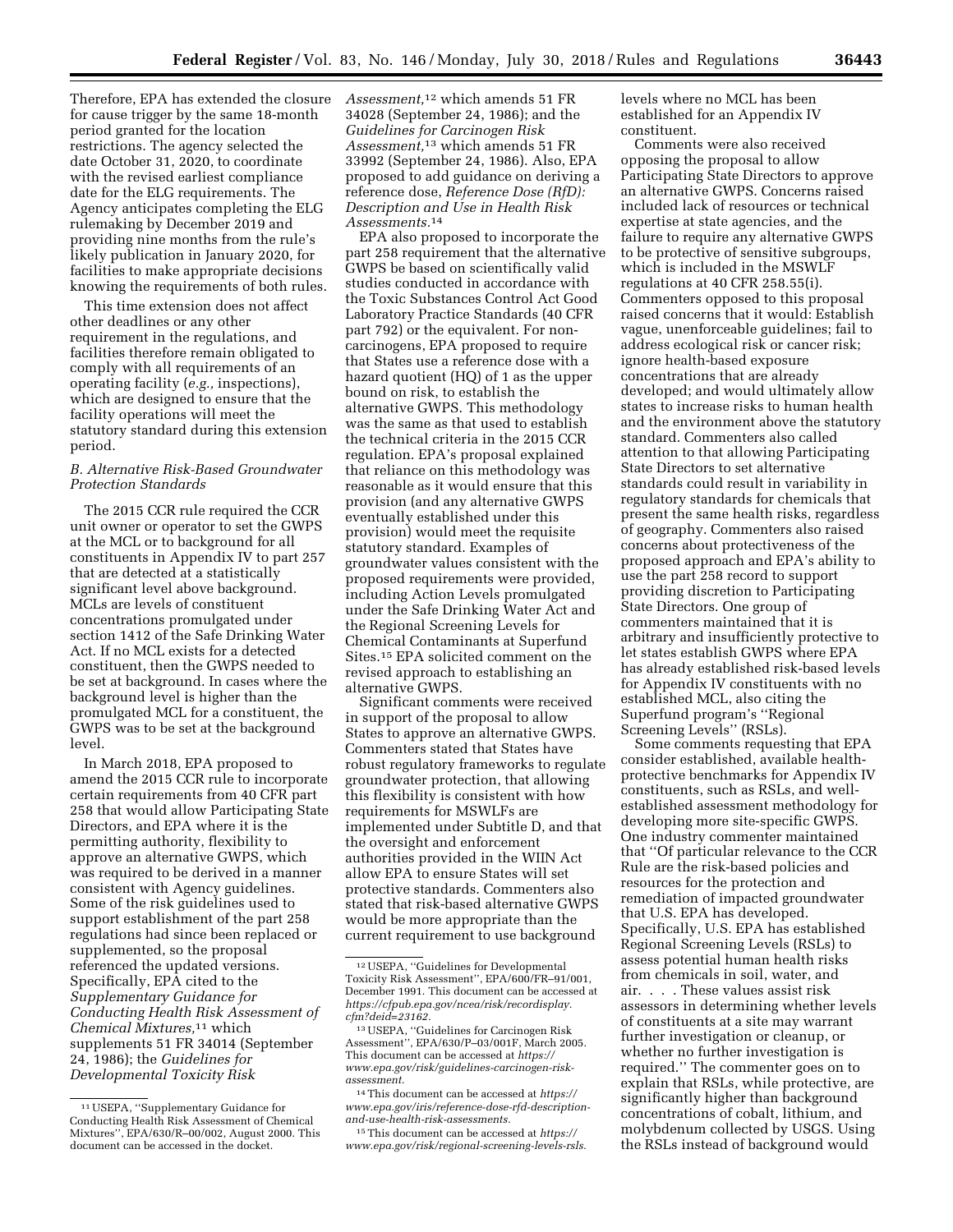avoid corrective action costs of cleaning up to background levels without providing any health benefit. See EPA– HQ–OLEM–2017–0286–1314, Attachment 2, pp. 2. An environmental commenter, concerned about the potential for states to set their own standards, said, ''In the case of EPA's coal ash regulations, not only is EPA in a better position to establish healthprotective levels for each non-MCL constituent, but the Agency has already done so.'' The commenter goes on to say that ''If EPA chooses to allow groundwater protection standards other than background, those standards must be no less stringent than the EPA RSLs or health advisories.'' See EPA–HQ– OLEM–2017–0286–2136 pp. 134–139.

In the proposal, EPA also solicited comment on whether an alternative riskbased GWPS could be established by an independent technical expert or experts where there is no approved permitting authority. Numerous commenters opposed this suggestion, for reasons including: (1) EPA previously rejected that approach in the 40 CFR part 258 regulations, which restricted this provision to Participating State Directors; (2) EPA does not provide an adequate record to support such a proposal; (3) Such a regulation, if finalized, would fail to satisfy the protectiveness standard in RCRA section 4004(a). Commenters in support of this primarily cited the pending compliance dates in the CCR rule as a reason to allow an alternative GWPS to be established under the selfimplementing program. Commenters expressed concern that by the time States receive approval of permitting programs and EPA establishes its own permitting program, groundwater monitoring deadlines would have passed and it would be too late to establish alternative GWPSs. To illustrate this point, one industry commenter stated that half of its CCR units could be forced to initiate alternate source demonstrations or corrective action assessment based solely on having detected Appendix IV constituents with no MCLs above background levels. Commenters stated that the oversight and enforcement authorities provided to EPA by the WIIN Act would ensure that site-specific alternative GWPS established by independent experts are protective.

EPA agrees with commenters that State programs are unlikely to be developed and approved prior to the critical deadlines in the CCR rule. EPA continues to evaluate technical issues, and the various concerns raised by the commenters, but the Agency has developed the alternative adopted today that does not rely on the part 258 record for support, and also balances commenters' concerns. EPA has developed a specific GWPS for each of the four constituents in Appendix IV without an MCL, to be used in place of the default background concentrations currently required under § 257.95(h)(2). Adopting national criteria will provide health-based standards available to facilities now to use to compare against monitored groundwater concentrations and develop cleanup goals. Note that a State Director may always seek approval for alternative State criteria as part of the process under the WIIN Act; this could, for example, include the establishment of alternative GWPS for the constituents listed in Appendix IV. See 42 U.S.C. 6945(d)(1)(B)(ii), (C), requiring the Administrator to approve a State permit program that allows a State to include technical standards for individual permits or conditions of approval that differ from the criteria under part 257 of title 40, Code of Federal Regulations if, based on sitespecific conditions, the Administrator determines that the technical standards established pursuant to a State permit program are at least as protective as the criteria under that part.

Specifically, the Agency is adopting the following health-based levels as the GWPSs for the four Appendix IV constituents without a designated MCL:  $6$  micrograms per liter ( $\mu$ g/L) for cobalt; 40  $\mu$ g/L for lithium, and 100  $\mu$ g/L for molybdenum. EPA is adopting the alternative GWPS for lead at  $15 \mu g/L$ . These levels were derived using the same methodology that EPA proposed to require States to use to establish alternative GWPS (See, 83 FR 11598– 11599, 11613). The methodology follows Agency guidelines for assessment of human health risks of an environmental pollutant. This means that these GWPSs are expected to be concentrations to which the human population could be exposed to on a daily basis without an appreciable risk of deleterious effects during a lifetime.

Specifically, EPA used the equations in the Risk Assessment Guidance for Superfund (RAGS) Part B to calculate these revised GWPS.16 RAGS Part B provides guidance on using drinking water ingestion rates and toxicity values to derive risk-based remediation goals. The use of these methods, consistent with EPA risk assessment guidelines addresses commenters' concerns about protecting sensitive populations. EPA

relied upon relevant exposure information from the 2008 *Child-Specific Exposure Factors Handbook,*17 the *Exposure Factors Handbook: 2011 Edition* 18 and the 2014 *Human Health Evaluation Manual, Supplemental Guidance: Update of Standard.*19 Values based on residential receptors were used to capture the range of current and future potential receptors. EPA identified toxicity values according to the hierarchy established in the 2003 Office of Solid Waste and Emergency Response Directive 9285.7–53,20 which encourages prioritization of values from sources that are current, transparent and publicly available, and that have been peer reviewed. Finally, EPA used the same toxicity values (reference doses) that were used in the risk assessment supporting the 2015 CCR Rule. Cancer slope factors (CSF) were not identified for any of the relevant constituents. The finalized GWPS for cobalt, lithium, and molybdenum were set using a target based on a HQ = 1 for Participating State Directors to follow.

Commenters noted that a reference dose (RfD) has not been established for lead because of the difficulty in identifying a ''threshold'' level, below which adverse effects are not known or anticipated to occur. EPA acknowledges the commenters' concern and has set the GWPS for lead at the Action Level established under section 1412 of the Safe Drinking Water Act, which addresses comments received supporting the use of existing EPA riskbased standards. Because transport through ground water is the primary risk pathway identified in the 2014 Risk Assessment, this revised GWPS is

19 2014 Human Health Evaluation Manual, Supplemental Guidance: Update of Standard can be accessed in the docket or at *[https://www.epa.gov/](https://www.epa.gov/risk/update-standard-default-exposure-factors) [risk/update-standard-default-exposure-factors](https://www.epa.gov/risk/update-standard-default-exposure-factors)*.

20Office of Solid Waste and Emergency Response Directive 9285.7–53 can be accessed in the docket or at *[https://nepis.epa.gov/Exe/ZyNET.exe/](https://nepis.epa.gov/Exe/ZyNET.exe/91015CKS.TXT?ZyActionD=ZyDocument&Client=EPA&Index=2000+Thru+2005&Docs=&Query=&Time=&EndTime=&SearchMethod=1&TocRestrict=n&Toc=&TocEntry=&QField=&QFieldYear=&QFieldMonth=&QFieldDay=&IntQFieldOp=0&ExtQFieldOp=0&XmlQuery=&Fil)  [91015CKS.TXT?ZyActionD=ZyDocument&](https://nepis.epa.gov/Exe/ZyNET.exe/91015CKS.TXT?ZyActionD=ZyDocument&Client=EPA&Index=2000+Thru+2005&Docs=&Query=&Time=&EndTime=&SearchMethod=1&TocRestrict=n&Toc=&TocEntry=&QField=&QFieldYear=&QFieldMonth=&QFieldDay=&IntQFieldOp=0&ExtQFieldOp=0&XmlQuery=&Fil) [Client=EPA&Index=2000+Thru+2005&Docs=&](https://nepis.epa.gov/Exe/ZyNET.exe/91015CKS.TXT?ZyActionD=ZyDocument&Client=EPA&Index=2000+Thru+2005&Docs=&Query=&Time=&EndTime=&SearchMethod=1&TocRestrict=n&Toc=&TocEntry=&QField=&QFieldYear=&QFieldMonth=&QFieldDay=&IntQFieldOp=0&ExtQFieldOp=0&XmlQuery=&Fil) [Query=&Time=&EndTime=&SearchMethod=1&](https://nepis.epa.gov/Exe/ZyNET.exe/91015CKS.TXT?ZyActionD=ZyDocument&Client=EPA&Index=2000+Thru+2005&Docs=&Query=&Time=&EndTime=&SearchMethod=1&TocRestrict=n&Toc=&TocEntry=&QField=&QFieldYear=&QFieldMonth=&QFieldDay=&IntQFieldOp=0&ExtQFieldOp=0&XmlQuery=&Fil) [TocRestrict=n&Toc=&TocEntry=&QField=&](https://nepis.epa.gov/Exe/ZyNET.exe/91015CKS.TXT?ZyActionD=ZyDocument&Client=EPA&Index=2000+Thru+2005&Docs=&Query=&Time=&EndTime=&SearchMethod=1&TocRestrict=n&Toc=&TocEntry=&QField=&QFieldYear=&QFieldMonth=&QFieldDay=&IntQFieldOp=0&ExtQFieldOp=0&XmlQuery=&Fil) [QFieldYear=&QFieldMonth=&QFieldDay=&](https://nepis.epa.gov/Exe/ZyNET.exe/91015CKS.TXT?ZyActionD=ZyDocument&Client=EPA&Index=2000+Thru+2005&Docs=&Query=&Time=&EndTime=&SearchMethod=1&TocRestrict=n&Toc=&TocEntry=&QField=&QFieldYear=&QFieldMonth=&QFieldDay=&IntQFieldOp=0&ExtQFieldOp=0&XmlQuery=&Fil) [IntQFieldOp=0&ExtQFieldOp=0&XmlQuery=&](https://nepis.epa.gov/Exe/ZyNET.exe/91015CKS.TXT?ZyActionD=ZyDocument&Client=EPA&Index=2000+Thru+2005&Docs=&Query=&Time=&EndTime=&SearchMethod=1&TocRestrict=n&Toc=&TocEntry=&QField=&QFieldYear=&QFieldMonth=&QFieldDay=&IntQFieldOp=0&ExtQFieldOp=0&XmlQuery=&Fil) [File=D%3A%5Czyfiles%5CIndex%20Data%](https://nepis.epa.gov/Exe/ZyNET.exe/91015CKS.TXT?ZyActionD=ZyDocument&Client=EPA&Index=2000+Thru+2005&Docs=&Query=&Time=&EndTime=&SearchMethod=1&TocRestrict=n&Toc=&TocEntry=&QField=&QFieldYear=&QFieldMonth=&QFieldDay=&IntQFieldOp=0&ExtQFieldOp=0&XmlQuery=&Fil) [5C00thru05%5CTxt%5C00000030%5C91015CKS](https://nepis.epa.gov/Exe/ZyNET.exe/91015CKS.TXT?ZyActionD=ZyDocument&Client=EPA&Index=2000+Thru+2005&Docs=&Query=&Time=&EndTime=&SearchMethod=1&TocRestrict=n&Toc=&TocEntry=&QField=&QFieldYear=&QFieldMonth=&QFieldDay=&IntQFieldOp=0&ExtQFieldOp=0&XmlQuery=&Fil) [.txt&User=ANONYMOUS&Password=anonymous&](https://nepis.epa.gov/Exe/ZyNET.exe/91015CKS.TXT?ZyActionD=ZyDocument&Client=EPA&Index=2000+Thru+2005&Docs=&Query=&Time=&EndTime=&SearchMethod=1&TocRestrict=n&Toc=&TocEntry=&QField=&QFieldYear=&QFieldMonth=&QFieldDay=&IntQFieldOp=0&ExtQFieldOp=0&XmlQuery=&Fil) [SortMethod=h%7C-&MaximumDocuments=1&](https://nepis.epa.gov/Exe/ZyNET.exe/91015CKS.TXT?ZyActionD=ZyDocument&Client=EPA&Index=2000+Thru+2005&Docs=&Query=&Time=&EndTime=&SearchMethod=1&TocRestrict=n&Toc=&TocEntry=&QField=&QFieldYear=&QFieldMonth=&QFieldDay=&IntQFieldOp=0&ExtQFieldOp=0&XmlQuery=&Fil) [FuzzyDegree=0&ImageQuality=r75g8/r75g8/x150y](https://nepis.epa.gov/Exe/ZyNET.exe/91015CKS.TXT?ZyActionD=ZyDocument&Client=EPA&Index=2000+Thru+2005&Docs=&Query=&Time=&EndTime=&SearchMethod=1&TocRestrict=n&Toc=&TocEntry=&QField=&QFieldYear=&QFieldMonth=&QFieldDay=&IntQFieldOp=0&ExtQFieldOp=0&XmlQuery=&Fil) [150g16/i425&Display=hpfr&DefSeekPage](https://nepis.epa.gov/Exe/ZyNET.exe/91015CKS.TXT?ZyActionD=ZyDocument&Client=EPA&Index=2000+Thru+2005&Docs=&Query=&Time=&EndTime=&SearchMethod=1&TocRestrict=n&Toc=&TocEntry=&QField=&QFieldYear=&QFieldMonth=&QFieldDay=&IntQFieldOp=0&ExtQFieldOp=0&XmlQuery=&Fil) [=x&SearchBack=ZyActionL&Back=ZyActionS&](https://nepis.epa.gov/Exe/ZyNET.exe/91015CKS.TXT?ZyActionD=ZyDocument&Client=EPA&Index=2000+Thru+2005&Docs=&Query=&Time=&EndTime=&SearchMethod=1&TocRestrict=n&Toc=&TocEntry=&QField=&QFieldYear=&QFieldMonth=&QFieldDay=&IntQFieldOp=0&ExtQFieldOp=0&XmlQuery=&Fil) [BackDesc=Results%20page&MaximumPages=1&](https://nepis.epa.gov/Exe/ZyNET.exe/91015CKS.TXT?ZyActionD=ZyDocument&Client=EPA&Index=2000+Thru+2005&Docs=&Query=&Time=&EndTime=&SearchMethod=1&TocRestrict=n&Toc=&TocEntry=&QField=&QFieldYear=&QFieldMonth=&QFieldDay=&IntQFieldOp=0&ExtQFieldOp=0&XmlQuery=&Fil) [ZyEntry=1&SeekPage=x&ZyPURL](https://nepis.epa.gov/Exe/ZyNET.exe/91015CKS.TXT?ZyActionD=ZyDocument&Client=EPA&Index=2000+Thru+2005&Docs=&Query=&Time=&EndTime=&SearchMethod=1&TocRestrict=n&Toc=&TocEntry=&QField=&QFieldYear=&QFieldMonth=&QFieldDay=&IntQFieldOp=0&ExtQFieldOp=0&XmlQuery=&Fil)*.

<sup>16</sup>Risk Assessment Guidance for Superfund (RAGS) Part B can be accessed at *[https://](https://www.epa.gov/risk/risk-assessment-guidance-superfund-rags-part-b) [www.epa.gov/risk/risk-assessment-guidance](https://www.epa.gov/risk/risk-assessment-guidance-superfund-rags-part-b)[superfund-rags-part-b](https://www.epa.gov/risk/risk-assessment-guidance-superfund-rags-part-b)*.

<sup>17</sup>USEPA ''Child-Specific Exposure Factors Handbook'' can be accessed in the docket or at *[https://cfpub.epa.gov/ncea/risk/recordisplay.](https://cfpub.epa.gov/ncea/risk/recordisplay.cfm?deid=199243) [cfm?deid=199243](https://cfpub.epa.gov/ncea/risk/recordisplay.cfm?deid=199243)*.

<sup>18</sup>USEPA ''Exposure Facots Handbook: 2011 Edition'' can be accessed in the docket or at *[https://](https://cfpub.epa.gov/ncea/risk/recordisplay.cfm?deid=236252)  [cfpub.epa.gov/ncea/risk/recordisplay.cfm?deid=](https://cfpub.epa.gov/ncea/risk/recordisplay.cfm?deid=236252) [236252](https://cfpub.epa.gov/ncea/risk/recordisplay.cfm?deid=236252)*.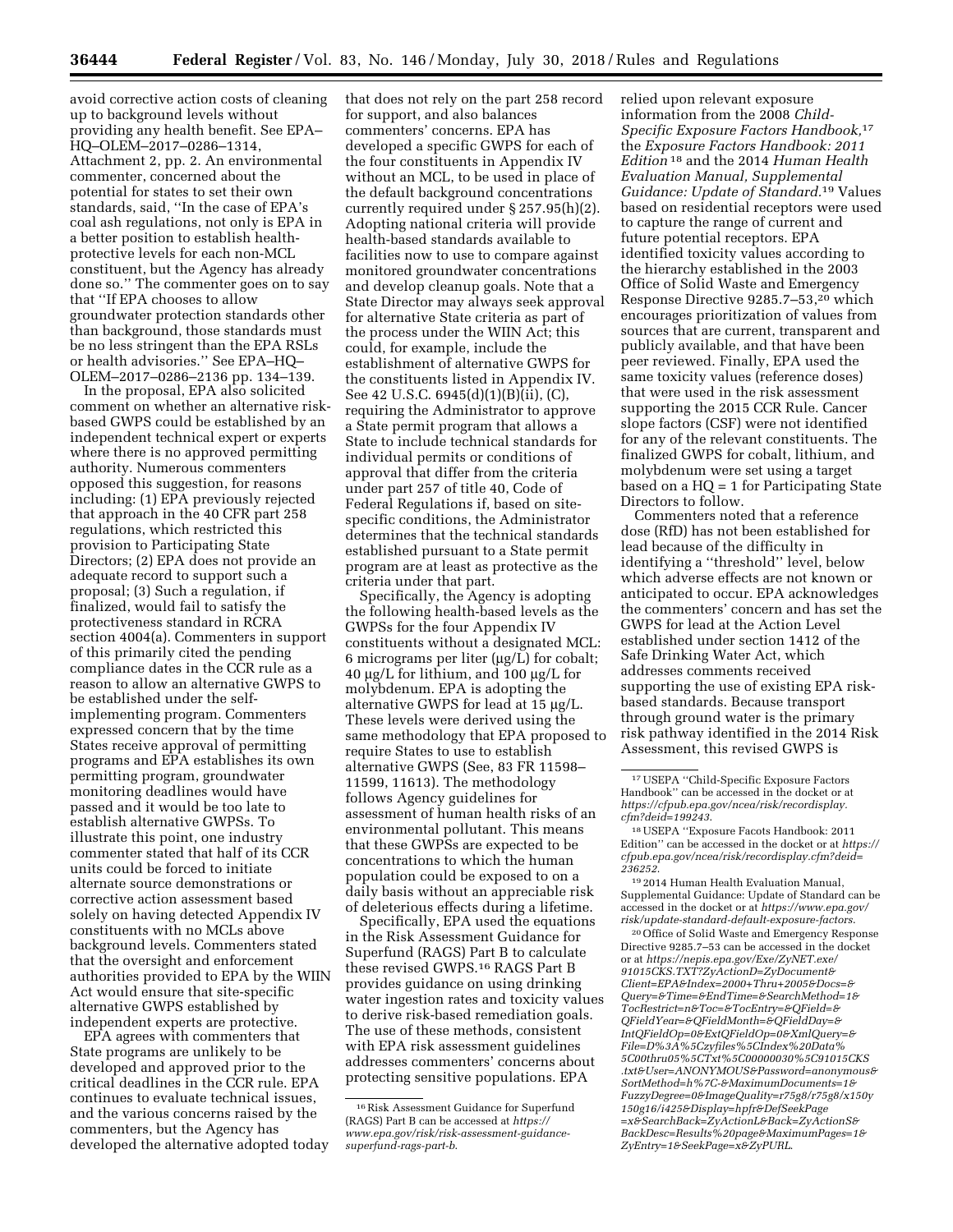anticipated to be protective of human health at these sites.

## *C. Modification of Groundwater Monitoring Requirements*

The current regulations at § 257.90 require all CCR units, without exception, to comply with the groundwater monitoring and corrective action requirements of §§ 257.90 through 257.98. The final CCR rule at § 257.91(a)(2) requires the installation of groundwater monitoring wells at the waste boundary of the CCR unit.

EPA is adopting a final provision that incorporates only minimal revisions from the proposal. The Agency recognizes that certain hydrogeologic settings may preclude the migration of hazardous constituents from CCR disposal units to groundwater resources. Requiring groundwater monitoring in these settings would provide little or no additional protection to human health and the environment. EPA considers that the final criteria are sufficiently precise and determinate that they will ensure that waivers are granted only in those rare situations, and therefore, EPA is incorporating the revised provision into the part 257 regulations.

As proposed, the Participating State Director would be allowed to suspend the groundwater monitoring requirements under §§ 257.90 through 257.95 if the owner or operator can demonstrate that there is no potential for migration of any CCR constituents from that CCR unit to the uppermost aquifer during the active life of the unit, closure, and the post-closure care period. The demonstration must be certified by a PE or approved by a Participating State Director or approved EPA where EPA is the permitting authority, and must be based upon:

(1) Site-specific field collected measurements, sampling, and analysis of physical, chemical, and biological processes affecting contaminant fate and transport, and

(2) Contaminant fate and transport predictions that maximize contaminant migration and consider impacts on human health and environment. This would allow the Participating State Director or EPA where EPA is the permitting authority to suspend the groundwater monitoring requirements in §§ 257.91 through 257.95 for a CCR unit upon demonstration by the owner or operator that there is no potential for migration of hazardous constituents from the unit to the uppermost aquifer during the active life, closure, or postclosure periods. However, the requirements of §§ 257.96 through 257.98 would not be suspended. As discussed below, the provision being

finalized for the part 257 regulations would be identical to that in the part 258 regulations with the exception for the requirement to periodically demonstrate that conditions have not changed, that is, there is still no migration of Appendix III or IV constituents from the CCR unit to the uppermost aquifer.

The proposal acknowledged the difficulties of meeting the ''no potential for migration'' standard (83 FR 11602). The suspension of monitoring requirements is intended only for those CCR units located in hydrogeologic settings in which the Appendix III and IV constituents will not migrate to groundwater during the active life of the unit, as well as closure and post-closure periods. The proposal also stressed that a ''no migration'' waiver from certain RCRA requirements has been a component of both the part 258 and the RCRA subtitle C groundwater monitoring programs for many years, and, based on its experience under these programs, the Agency expects that cases where the ''no migration'' criteria are met will be rare.

There were many general comments supporting the suspension of groundwater monitoring requirements if it can be demonstrated that there is no potential for migration of hazardous constituents from the CCR unit to the uppermost aquifer. These commenters supported this provision because it allows for more site-specific flexibility and prevents burdensome monitoring requirements that are unnecessary for protection of human health and the environment. A commenter also stated that it is unnecessary to incur ongoing monitoring costs if a unit has no impact to groundwater.

Supporters of the ''no migration'' waiver also stated that it should not be limited to facilities operating under a state or EPA CCR permit program, and should be broadened so that a qualified technical expert can make the no migration determination under the selfimplementing CCR program. Commenters stated that the potential for abuse no longer exists due to the public notification requirements and EPA's inspection and enforcement authority provided by the WIIN Act.

Groundwater monitoring is one of the key provisions under the regulations that protect health and the environment, as it ensures that contamination is detected and remediated. If the unit does leak and contaminants migrate into the aquifer, without monitoring there is no guarantee that those contaminants will be detected quickly, or necessarily at all. The potential consequences of this provision are therefore significant.

Moreover, the determinations required to support the waiver are highly technical, and thus not readily evaluated during an inspection, by an inspector who may be able to document that the supporting analyses exist but is unlikely to have the time or expertise necessary to evaluate their scientific adequacy. Consequently, this provision requires the additional layer of protection associated with having review by a regulatory authority, which would have the necessary technical expertise on staff, evaluate the request prior to its adoption.

Some commenters did not support the ''no migration'' proposal. One commenter explained that groundwater monitoring for CCR units had just barely taken effect and the first round of groundwater monitoring data was first published on March 2, 2018. This commenter also stated that all CCR facilities should be required to do groundwater monitoring to establish a baseline. Another commenter stated that due to the nature of sedimentary geological formations, fractures and fissures may exist throughout a coalmined site, mined areas may settle and surface impoundments may leak. Therefore, suspension of groundwater monitoring should not be allowed.

EPA has determined that if a facility meets the criteria to demonstrate that there is no potential for migration at the unit, then the groundwater monitoring requirements of §§ 257.90 through 257.96 would not be necessary. However, the regulation requires that demonstrations of no potential for migration must be supported by both predictions that maximize contaminant migration and actual field data collected at the site. Field sampling is necessary to establish the site's hydrogeological characteristics and must include an evaluation of unsaturated and saturated zone characteristics to ascertain the flow rate and pathways by which contaminants may migrate to groundwater. Thus, facilities would be expected to collect site-specific data relating to conditions, geology, water levels, etc. as well as contaminant concentrations in the aquifer.

The proposal included four conditions that would be required for a facility to receive a waiver from groundwater monitoring. The first condition is that the suspension of groundwater monitoring requirements in §§ 257.91 through 257.95 is available only for owners and operators of CCR units located in participating states. As discussed previously the Agency has limited the availability of the waiver because of the need to review a nomigration demonstration prior to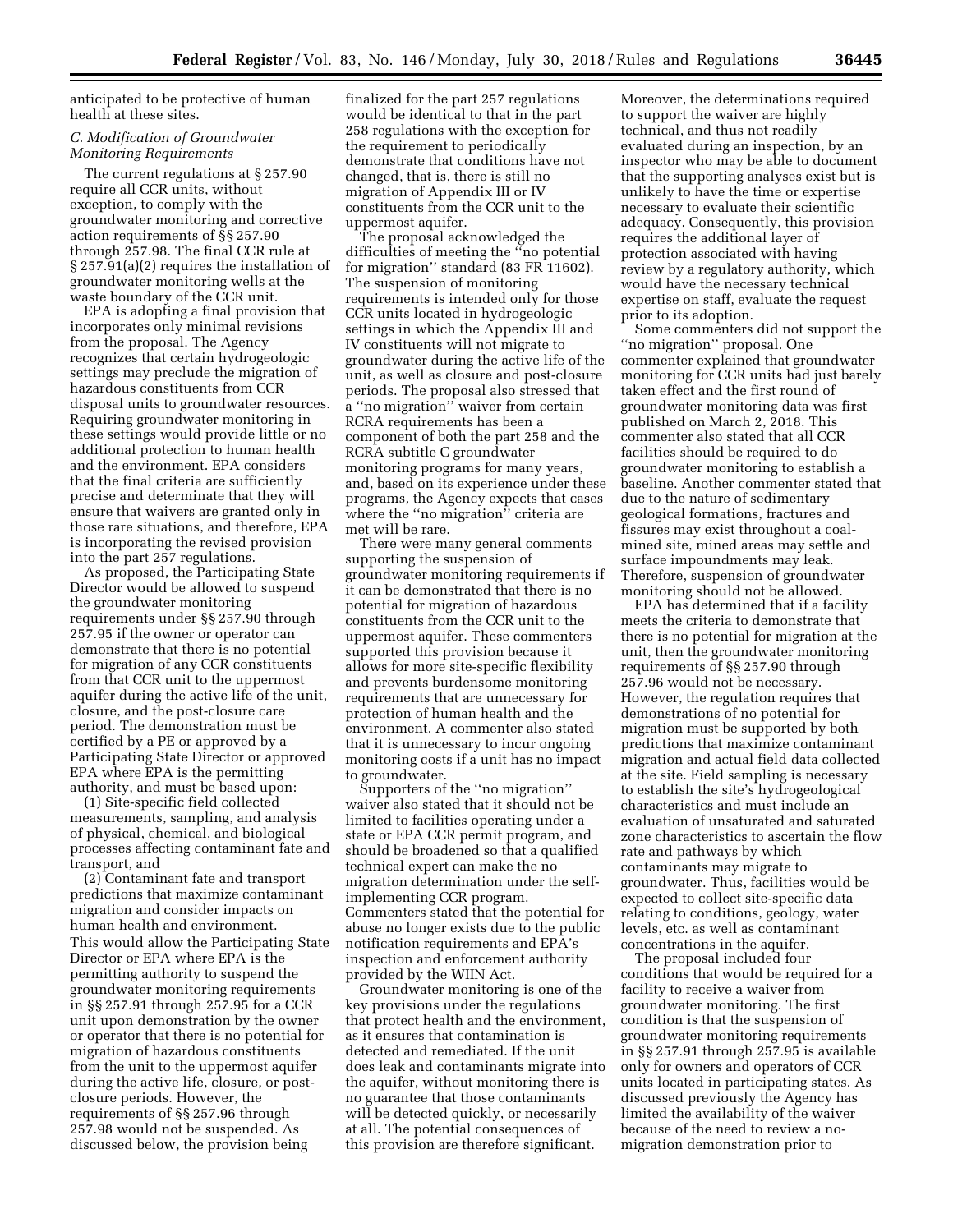granting a waiver from groundwater monitoring. However, in this final action, the Agency is expanding this provision to allow EPA the ability to review a no-migration demonstration to grant a waiver from groundwater monitoring where EPA is the permitting authority.

The second condition is that the rule requires demonstrations of no potential for migration to be supported by both predictions that maximize contaminant migration and actual field data collected at the site. The proposal explained in great detail how the different properties should be measured, building on guidance developed for part 258 (83 FR 11602). EPA explained in the proposal that the site-specific information called for under the proposed regulation to make the demonstration must include, at a minimum, the following information to evaluate or interpret the effects of the following properties or processes on contaminant fate and transport:

(1) Aquifer Characteristics, including hydraulic conductivity, hydraulic gradient, effective porosity, aquifer thickness, degree of saturation, stratigraphy, degree of fracturing and secondary porosity of soils and bedrock, aquifer heterogeneity, groundwater discharge, and groundwater recharge areas;

(2) Waste Characteristics, including quantity, type, and origin;

(3) Climatic Conditions, including annual precipitation, leachate generation estimates, and effects on leachate quality;

(4) Leachate Characteristics, including leachate composition, solubility, density, the presence of immiscible constituents, Eh, and pH;

(5) Engineered Controls, including liners, cover systems, and aquifer controls (*e.g.,* lowering the water table). These should be evaluated under design and failure conditions to estimate their long-term residual performance;

(6) Attenuation of contaminants in the subsurface, including adsorption/ desorption reactions, ion exchange organic content of soil, soil water pH, and consideration of possible reactions causing chemical transformation or chelation; and

(7) Microbiological Degradation, which may attenuate target compounds or cause transformations of compounds, potentially forming more toxic chemical species.

No migration petitions will vary considerably. The petition content will be strongly influenced by the type of unit for which a variance is sought and the methods chosen to demonstrate that there is no potential for migration. EPA

believes the categories listed above and other site-specific information as required by the Participating State Director or EPA where EPA is the permitting authority will provide the necessary information, data, and analyses to determine the physical, chemical, and biological processes affecting the migration of CCR constituents. As discussed below, these criteria have largely been included in the final rule, with modifications to account for the differences between the Part 258 constituents, which include organics, and Appendix IV CCR constituents, which are metals.

The third condition is that demonstrations be certified by a qualified PE and approved by the Participating State Director or EPA where EPA is the permitting authority to ensure that there is a high degree of confidence that no contamination will reach the uppermost aquifer.

The fourth condition requires the owner or operator of the CCR unit to remake the demonstration every 10 years or sooner, if there is evidence migration has occurred, as determined by the Participating State Director or EPA where EPA is the permitting authority. This new demonstration is required to be submitted to the Participating State Director or EPA where EPA is the permitting authority one year before the existing groundwater monitoring suspension is due to expire. If the suspension expires for any reason, the unit must begin groundwater monitoring according to § 257.90(a) within 90 days.

EPA received several public comments both supporting and opposing this 10-year demonstration clause. A commenter stated that the provisions for the suspension of groundwater monitoring depart from the part 258 provisions on which they were modeled, by limiting any such suspension to a maximum 10-year term and requiring a re-demonstration for subsequent suspension approvals.

One commenter stated that if any breakthrough occurs in the CCR unit, 10 years is too long and would allow contamination to move toward adjacent discharge points, including pumping wells at nearby homes, farms and businesses, as well as streams, potentially endangering human health and the environment.

As discussed in more detail below, any site-specific demonstration to satisfy the ''no migration'' threshold involves several distinct criteria relating to site conditions. Because, as the commenter notes, engineered controls do fail facilities will be required to demonstrate that site conditions will

collectively work to ensure there is no potential for migration. For example, the regulation also requires the evaluation of Climatic Conditions such as annual precipitation and leachate generation estimates. All of the regulatory factors together work to ensure that, when considering a ''no migration'' determination, in the event of a leak from a CCR unit, the constituents will not migrate to the uppermost aquifer during the lifetime of the unit and postclosure care.

Another comment received on the 10 year interval is that if the existing monitoring wells remain in place during the 10-year interval, those wells may be neglected and not usable for sampling at the end of the 10-year interval. If the existing monitoring wells are filled and sealed and new monitoring wells are installed, the ability to effectively compare data at the same location over time may be lost. The commenter stated that EPA should consider either removing the 10-year recurring demonstration requirement or add some minimum monitoring requirements at shorter intervals (*e.g.,* groundwater elevations) to ensure maintenance of the monitoring wells.

EPA does not agree that monitoring wells will necessarily be unused during the 10-year interval. The proposal discussed how the ''no migration'' demonstration involves complying with rigorous requirements. Modeling may be useful for assessing and verifying the potential for migration of hazardous constituents. Models used should be based on actual field collected data to adequately predict potential groundwater contamination. When owners or operators prepare to re-certify a no migration demonstration, they must verify that the unit continues to meet the standard—*i.e.,* that there is still no potential for migration of contaminants from the unit to the uppermost aquifer. To support this demonstration some type of field data, such as groundwater elevation measurements, would normally be collected during the 10-year period. The 10-year requirement to renew a waiver ensures that no dramatic changes have occurred that may cause contamination.

One commenter stated that EPA should adopt separate standards for the suspension of groundwater monitoring for CCR landfills and CCR surface impoundments. The commenter stated that CCR landfills should not be required to conduct a new demonstration once every 10 years to show that suspension of groundwater monitoring continues to be appropriate. EPA disagrees with this comment as the ''no migration'' waiver is dependent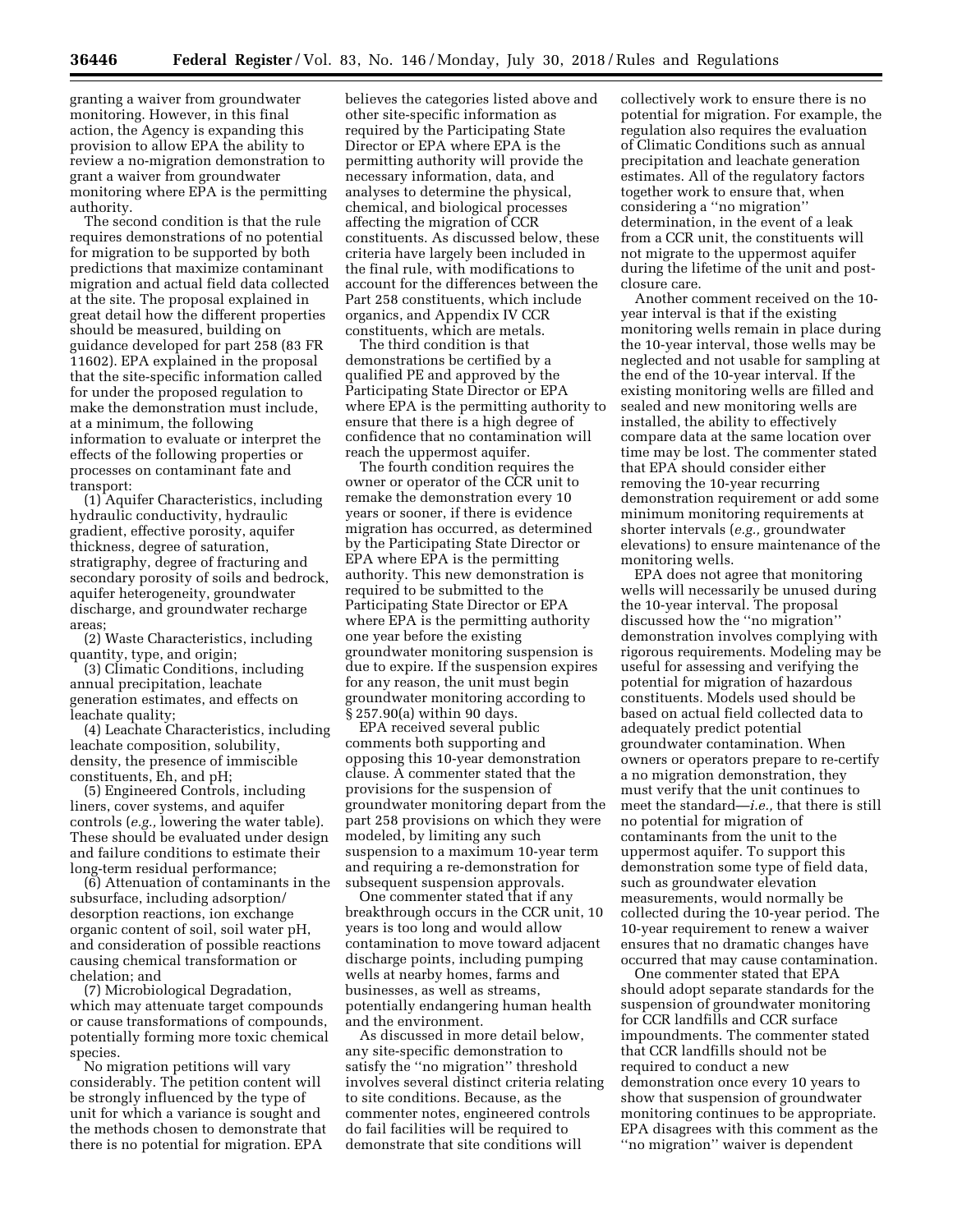upon site-specific hydrogeology, which can potentially change overtime, and the criteria for the waiver are not specific to either landfills or surface impoundments.

EPA considered the comments and is adopting the proposal with minor revisions to ensure that the regulatory language accurately reflects the principles reflected in the proposal. EPA discussed in the proposal why periodic renewals of ''no migration'' demonstrations were not required for MSW landfills. In part this is because the part 258 regulations apply only to landfills, while the CCR regulations apply to both landfills and surface impoundments. Surface impoundments by their very nature pose a potential for releases to groundwater that is different than landfills (*e.g.,* presence of a hydraulic head). The risk assessment for the CCR rule found that, even when key variables are controlled (*e.g.,* liner type, waste type) for the long-term risks from surface impoundments are greater than from landfills. Based on these factors, EPA is requiring an owner or operator to conduct a new demonstration once every 10 years to show that the suspension of groundwater monitoring continues to be appropriate. See § 257.90(g). This new demonstration must be submitted to the Participating State Director or EPA where EPA is the permitting authority one year before the existing groundwater monitoring suspension is due to expire. If the suspension expires for any reason, the unit must begin groundwater monitoring in accordance with § 257.90(a) within 90 days.

To address concerns that the proposed language was insufficiently prescriptive EPA has added the phrase, ''based on the characteristics of the site in which the CCR unit is located,'' to the regulatory text. This is intended to clarify that the site characteristics are the key component of any determination that a waiver can be granted, rather than unit characteristics, such as the type of liner, which can (and do) fail. This is consistent with both the proposal and the original part 258 regulation. See 83 FR 11602; 56 FR 51061. EPA provided examples of locations that might be able to demonstrate no potential for migration in the preamble to the final MSWLF rule, such as extremely dry areas with little rainfall and great depths to groundwater, but acknowledged that these would be extremely rare. 56 FR 51061. EPA expects this to be the case with respect to CCR units as well.

For the same reason, EPA included in the regulation four of the seven categories of properties or processes on contaminant fate and transport that

were discussed in the preamble to the proposed rule at 83 FR 11602. EPA omitted two categories from this original list to account for the differences between the Part 258 constituents and the Appendix IV CCR constituents. The part 258 constituents include organic compounds, and so factors, such as natural attenuation, are relevant to evaluating the potential for migration at the site. But the CCR constituents are metals or metalloid compounds, which will remain in the environment if released. The remaining factors have been a component of the MSWLF program since the regulations were first adopted in 1991. 56 FR 51061. See OSWER Solid Waste Disposal Facility Criteria Technical Manual for MSWLFs (EPA530–R–93–017, 1993).21

The regulation does not include any consideration relating to current groundwater quality or potential future use of the aquifer EPA notes that, as with MSWLFs, this is not an appropriate factor for consideration under this provision. Further guidance for conducting these evaluations can be found in the OSWER Solid Waste Disposal Facility Criteria Technical Manual for MSWLFs (EPA530–R–93– 017, 1993), the Ground-Water Monitoring Guidance Document for Owners and Operators of Interim Status Facilities (1983),<sup>22</sup> and OSWER Preparing No-Migration Demonstration for Municipal Solid Waste Disposal Facilities: A Screening Tool (EPA530– R–99–008 1999).23

## *D. Allow Participating State Directors or EPA Where EPA Is the Permitting Authority To Issue Certifications in Lieu of Requiring a PE Certification*

To ensure that the RCRA subtitle D requirements would achieve the statutory standard of ''no reasonable probability of adverse effects on health and the environment'' in the absence of regulatory oversight, the current CCR regulations require facilities to obtain third party certifications and to provide enhanced state and public notifications of actions taken to comply with the regulatory requirements. Specifically, in the final CCR rule EPA required numerous technical demonstrations made by the owner or operator be

certified by a qualified professional engineer (PE) in order to provide verification of the facility's technical judgments and to otherwise ensure that the provisions of the rule were properly applied. While EPA acknowledged that relying upon a third-party certification was not the same as relying upon a state or federal regulatory authority and was not expected to provide the same level of independence as a state permit program, the availability of meaningful third-party verification provided critical support that the rule would achieve the statutory standard, as it would provide a degree of control over a facility's discretion in implementing the rule.

However, the situation has changed with the passage of the WIIN Act, which offers the opportunity for State oversight under an approved permit program. To reflect that, EPA proposed that the regulations allow a ''State Director,'' the Director of a state with an approved CCR permit program (*i.e.,* a ''participating state''), to certify that the regulatory criteria have been met in lieu of the exclusive reliance on a qualified PE. EPA expects that states will generally rely on the expertise of their own engineers to evaluate whether the technical criteria have been met. Alternatively, States might choose to retain the required certification by a qualified PE and use its own expertise to evaluate that certification. Finally, EPA noted that under the existing regulations, a facility may already rely on a certification provided by a qualified PE in a State agency, who reviews the facility actions as part of a purely State-law mandated process. Thus, EPA is confident that revising the regulation to authorize an approval from a Participating State Director will be at least as protective as the status quo under the existing regulations. To be clear an approved state may choose to provide certifications in lieu of a PE or may review and approve in addition to a PE. A participating state could also decide to solely rely on a certification by a facility's PE which would be the status quo based on the current regulations.

As a component of this proposal, EPA also proposed definitions of ''State Director'' and of a ''participating state'' in § 257.53. The definition made clear that these provisions were restricted to State Directors (or their delegates) with an approved CCR permit program. The definition also included EPA where EPA is the permitting authority (tribal lands and non-participating states). There are several changes to the proposed term of ''State Director.'' First, we are finalizing the term as ''Participating State Director.'' Currently

<sup>21</sup>USEPA OWSER ''Solid Waste Disposal Facility Criteria Technical Manual for MSWLFs'' (EPA530– R–93–017, 1993) can be found in the docket for this final rule.

<sup>22</sup>USEPA ''Ground-Water Monitoring Guidance for Owners and Operators of Interim Status Facilities" (1983) can be found in the docket for this final rule.

<sup>23</sup>USEPA OWER ''Preparing No-Migration Demonstrations for Municipal Solid Waste Disposal facilities: A Screening Tool'' (EPA530–R–99–008, 1999 can be found in the docket for this rule.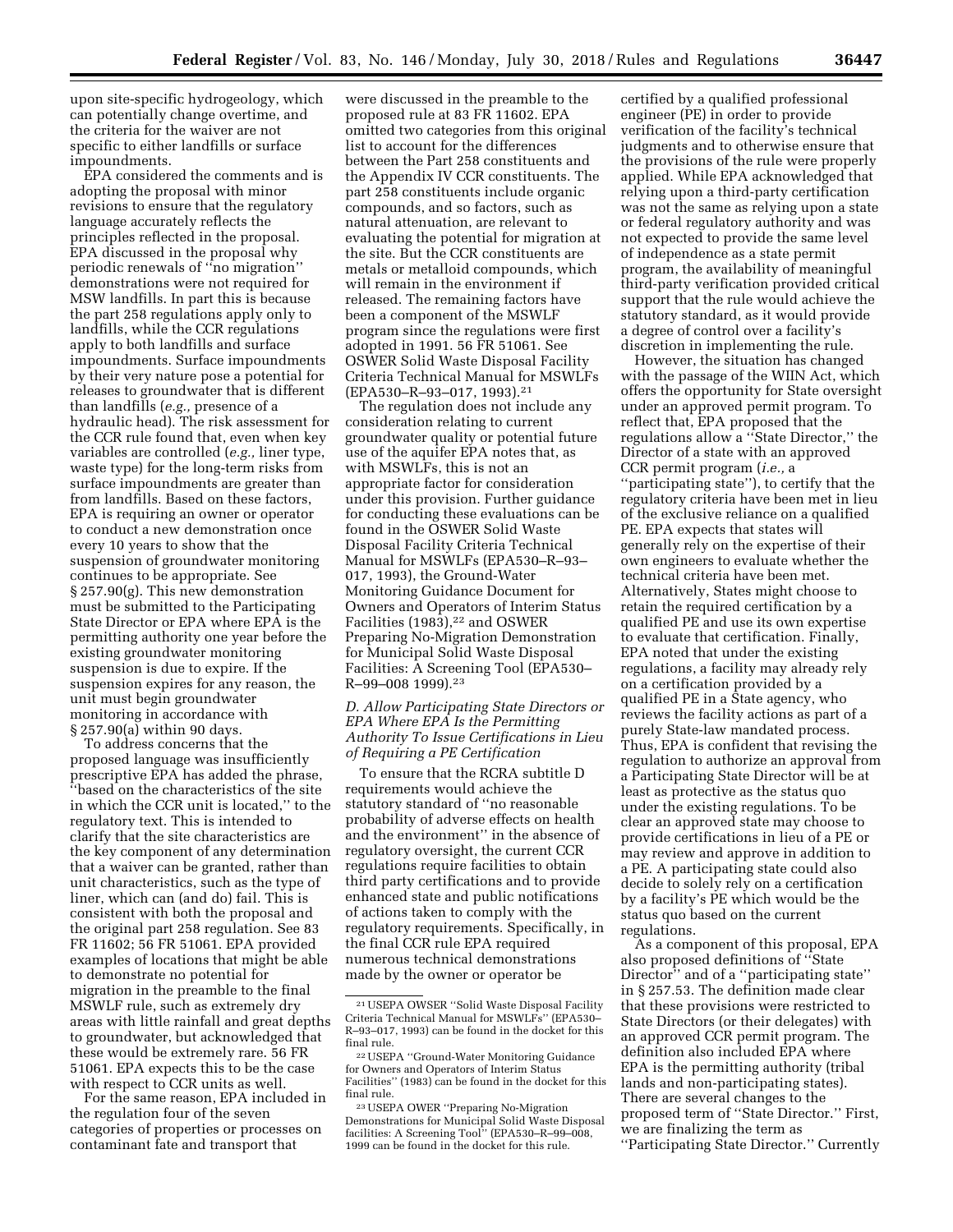there is a definition for *State Director* in 40 CFR 257.53 and EPA did not intend for our proposed definition to replace or amend the current definition. Therefore, we are finalizing the term ''Participating State Director.'' This language is used throughout the preamble and regulatory text accordingly.

Furthermore, EPA received numerous comments on state directors issuing certifications. The majority of comments supported granting a State Director this authority. One comment received from ASTSWMO suggested removing EPA from the definition of State Director. ASTSWMO felt it was not appropriate to include EPA in the definition because intermingling the State and EPA would lead to confusion on their implementation roles in CCR permit programs, and EPA agrees. EPA has therefore removed the sentence about EPA from the definition of Participating State Director and generally added ''or approval from EPA where EPA is the permitting authority'' after Participating State Director throughout the regulations.

The definition of Participating State Director has also been modified to reflect the statutory term of a ''participating state'' rather than the proposed term of ''an approved state.'' EPA has also adopted the proposed definition of a participating state, without modification. The final rule also incorporates the statutory definition of a non-participating state.

Finally, the regulatory text has been amended in 39 places to incorporate this change. These changes can be seen in the amended regulation text. Except for the regulations relating to structural stability, which continue to require the certification of a PE in all circumstances, the regulations have been modified to add the approval of Participating State Director or the approval from EPA where EPA is the permitting authority as an acceptable alternative. The structural stability evaluations, such as the periodic factors of safety assessment, require the specific expertise of a PE. As previously noted, EPA expects that a state will generally rely on the expertise of its own engineers to evaluate whether the technical criteria have been met, but to avoid any confusion, these regulations will continue to require certification by a PE. A state may, of course, require the facility to also obtain its approval as part of its own permit program.

# *E. Rationale for 30-Day Effective Date*

The effective date of this rule is 30 days after publication in the **Federal Register**. The Administrative Procedure Act (APA) provides that publication of

a substantive rule shall be made not less than 30 days before its effective date and that this provision applies in the absence of a specific statutory provision establishing an effective date. See 5 U.S.C. 553(d) and 559. EPA has determined there is no specific provision of RCRA addressing the effective date of regulations that would apply here, and thus the APA's 30-day effective date applies.

EPA has previously interpreted section 4004(c) of RCRA to generally establish a six-month effective date for rules issued under subtitle D. See 80 FR 37988, 37990. After further consideration, EPA interprets section 4004(c) to establish an effective date solely for the regulations that were required to be promulgated under subsection (a). Section 4004(c) is silent as to subsequent revisions to those regulations; EPA therefore believes section 4004(c) is ambiguous.

Section 4004(c) states that the prohibition in subsection (b) shall take effect six months after promulgation of regulations under subsection (a). Subsection (a), in turn provides that ''[n]ot later than one year after October 21, 1976 . . . [EPA] shall promulgate regulations containing criteria for determining which facilities shall be classified as sanitary landfills and which shall be classified as open dumps within the meaning of this chapter.'' As noted, section 4004(c) is silent as to revisions to those regulations.

In response to Congress's mandate in section 4004(a), EPA promulgated regulations on September 13, 1979. 44 FR 53438. EPA interprets section 4004(c) to establish an effective date applicable only to that action, and not to future regulations the Agency might issue under this section. In the absence of a specific statutory provision establishing an effective date for this rule, APA section 553(d) applies.

EPA considers that its interpretation is reasonable because there is no indication in RCRA or its legislative history that Congress intended for the agency to have less discretion under RCRA subtitle D than it would have under the APA to establish a suitable effective date for subsequent rules issued under section 4004(c). Consistent with EPA's interpretation of the express language of section 4004, EPA interprets statements in the legislative history explaining that section 4004(c) provides that the effective date is to be 6 months after the date of promulgate of regulations, as referring to the initial set of regulations required by Congress to be promulgated not later than 1 year after October 21, 1976, and does not mandate a 6 month effective date for

every regulatory action that EPA takes under this section. This rule contains specific, targeted revisions to the 2015 rule and the legislative history regarding section 4004 speaks only to these initial 1976 mandated regulations.

This reading allows the agency to establish an effective date appropriate for the nature of the regulation promulgated, which is what EPA believes Congress intended. EPA further considers that the minimum 30-day effective date under the APA is reasonable in this circumstance where none of the provisions being finalized require an extended period of time for regulated entities to comply.

### **V. The Projected Economic Impacts of This Action**

# *A. Introduction*

EPA estimated the costs and benefits of this action in a Regulatory Impact Analysis (RIA) which is available in the docket for this action. The RIA estimates costs and cost savings attributable to the provisions of this action against the baseline costs and cost savings of the 2015 CCR final rule. The RIA estimates that the net annualized impact of these five provisions over a 100-year period of analysis will be cost savings of between \$27.8 million and \$31.4 million when discounting at 7 percent and cost savings between \$15.5 million and \$19.1 million when discounting at 3 percent. This action is not considered an economically significant action under Executive Order 12866.

### *B. Affected Universe*

The universe of affected entities for this rule consists of the same entities affected by EPA's 2015 CCR final rule. These entities are coal-fired electricity generating plants operated by the electric utility industry. They can be identified by their North American Industry Classification System (NAICS) designation 221112 ''Fossil Fuel Electric Power Generation''. The RIA estimates that there are 414 coal-fired electricity generating plants operating 922 CCR management units (landfills, disposal impoundments, and storage impoundments) that will be affected by this rule.

# *C. Baseline Cost*

The baseline costs for this rule are the costs of compliance with EPA's 2015 CCR final rule, as the provisions of this rule modify the provisions of the 2015 CCR final rule or modify the implementation of the 2015 CCR rule by WIIN Act participating states. The RIA for the 2015 CCR final rule estimated these costs at an annualized \$509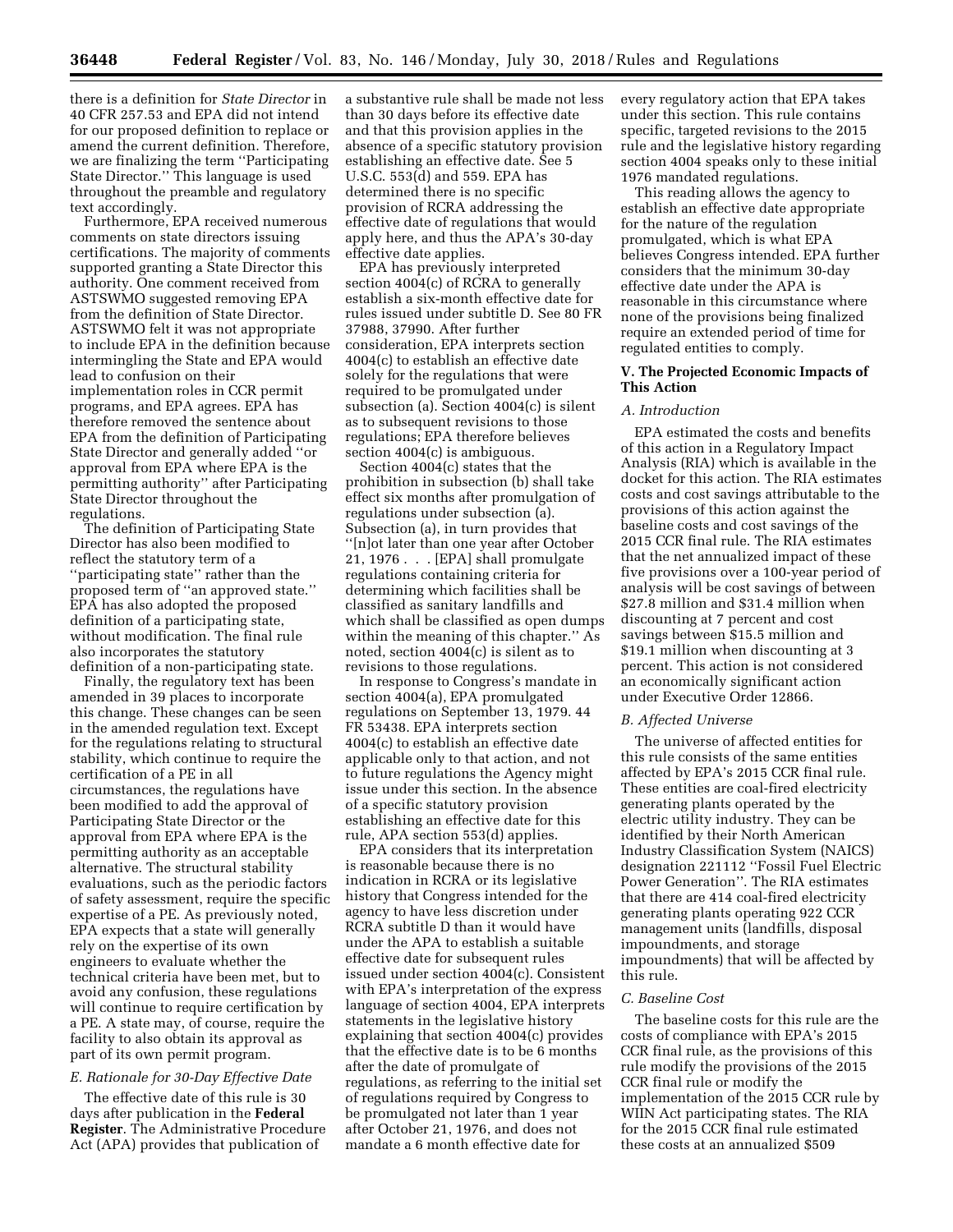million when discounting at 7 percent and an annualized \$735 million when discounting at 3 percent.

### *D. Cost Savings, Other Benefits, and Adjustments to the Baseline*

The RIA estimates costs and costs savings for two proposals concerning the compliance deadlines for certain aspects of the 2015 CCR rule, as well as the two alternative performance standards that will apply in participating states under the WIIN Act, and the revision of the GWPSs for the four constituents in Appendix IV to part 257 without MCLs. The RIA estimates that the net annualized impact of these five provisions over a 100-year period of analysis will be an annualized cost savings of between \$27.8 million and \$31.4 million when discounting at 7 percent, and an annualized cost savings of between \$15.5 million and \$19.1 million when discounting at 3 percent. The majority of cost savings attributable to the rule come from the provisions extending the date by which facilities must cease placing waste in CCR units. These provisions delay the large capital costs associated with ceasing to place waste in a unit. These capital costs include the cost of closure capping, post-closure monitoring, and converting to dry handling of CCR from wet handling.

The RIA also presents the adjustments to the baseline costs of the CCR final rule due to plant closures that occurred after the rule was published but before the effective date of the rule. The RIA accompanying the 2015 CCR final rule assigned compliance costs to these plants, which they are exempt from because they closed before the final rule's effective date. In all, 23 plants closed before the effective date of the final rule that were not accounted for in 2015 final rule RIA. The annualized compliance costs avoided for these plants equals between \$21.4 million and \$27.6 million per year when discounting at 7 percent and between \$21.7 million and \$32.4 million when discounting at 3 percent. This cost adjustment is detailed in the RIA that accompanies this rulemaking, however it is not factored into the baseline or the benefit estimates for this rule to keep comparisons with the 2015 CCR final rule straight forward. Also, the compliance costs not incurred by these plants would not be cost savings attributable to this rulemaking.

### **VI. Statutory and Executive Order (E.O.) Reviews**

## *A. Executive Order 12866: Regulatory Planning and Review and Executive Order 13563: Improving Regulation and Regulatory Review*

This action is a significant regulatory action that was submitted to the Office of Management and Budget (OMB) for review. Any changes made in response to OMB recommendations have been documented in the docket. The EPA prepared an analysis of the potential costs and benefits associated with this action. This Regulatory Impact Analysis (RIA), entitled *Regulatory Impact Analysis; EPA's 2018 RCRA Final Rule; Disposal of Coal Combustion Residuals from Electric Utilities; Amendments to the National Minimum Criteria (Phase One),* is summarized in Unit V of this preamble and the RIA is available in the docket for this final rule.

## *B. Executive Order 13771: Reducing Regulation and Controlling Regulatory Costs*

This action is considered an Executive Order 13771 deregulatory action. Details on the estimated cost savings of this final rule can be found in EPA's analysis of the potential costs and benefits associated with this action.

## *C. Paperwork Reduction Act (PRA)*

The information collection activities in this rule have been submitted for approval to the Office of Management and Budget (OMB) under the PRA. The Information Collection Request (ICR) document that the EPA prepared has been assigned EPA ICR number 1189.28, OMB control number 2050–0053. This is an amendment to the ICR approved by OMB for the Final Rule: Hazardous and Solid Waste Management System; Disposal of Coal Combustion Residuals from Electric Utilities published April 17, 2015 in the **Federal Register** at 80 FR 21302. You can find a copy of the ICR in the docket for this action, and it is briefly summarized here.

*Respondents/affected entities:* Coalfired electric utility plants that will be affected by the rule.

*Respondent's obligation to respond:*  The recordkeeping, notification, and posting are mandatory as part of the minimum national criteria being promulgated under sections 1008, 4004, and 4005(a) of RCRA.

*Estimated number of respondents:*  414.

*Frequency of response:* The frequency of response varies.

*Total estimated burden:* EPA estimates the total annual burden to respondents to be *a reduction in burden*  *of* approximately 16,690 hours from the currently approved burden. Burden is defined at 5 CFR 1320.3(b).

*Total estimated cost:* The total estimated annual cost of this rule is a *cost savings* of approximately \$4,752,588. This cost savings is composed of approximately \$1,045,091 in annualized avoided labor costs and \$3,707,497 in avoided capital or operation and maintenance costs.

An agency may not conduct or sponsor, and a person is not required to respond to, a collection of information unless it displays a currently valid OMB control number. The OMB control numbers for the EPA's regulations in 40 CFR are listed in 40 CFR part 9.

### *D. Regulatory Flexibility Act (RFA)*

I certify that this action will not have a significant economic impact on a substantial number of small entities under the RFA. In making this determination, the impact of concern is any significant adverse economic impact on small entities. An agency may certify that a rule will not have a significant economic impact on a substantial number of small entities if the rule relieves regulatory burden, has no net burden or otherwise has a positive economic effect on the small entities subject to the rule. This action is expected to result in net cost savings amounting to approximately \$27.8 million per year to \$31.4 million per year when discounting at 7 percent and annualized over 100 years. It is expected to result in net cost savings of between \$15.5 million and \$19.1 million when discounting at 3 percent and annualized over 100 years. Savings will accrue to all regulated entities, including small entities. Further information on the economic effects of this action can be found in Unit V of this preamble and in the Regulatory Impact Analysis, which is available in the docket for this action. We have therefore concluded that this action will relieve regulatory burden for all directly regulated small entities.

# *E. Unfunded Mandates Reform Act (UMRA)*

This action does not contain any unfunded mandate of \$100 million or more as described in UMRA, 2 U.S.C. 1531–1538, and does not significantly or uniquely affect small governments. This action imposes no enforceable duty on any state, local or tribal governments or the private sector. The costs involved in this action are imposed only by participation in a voluntary federal program. UMRA generally excludes from the definition of ''federal intergovernmental mandate'' duties that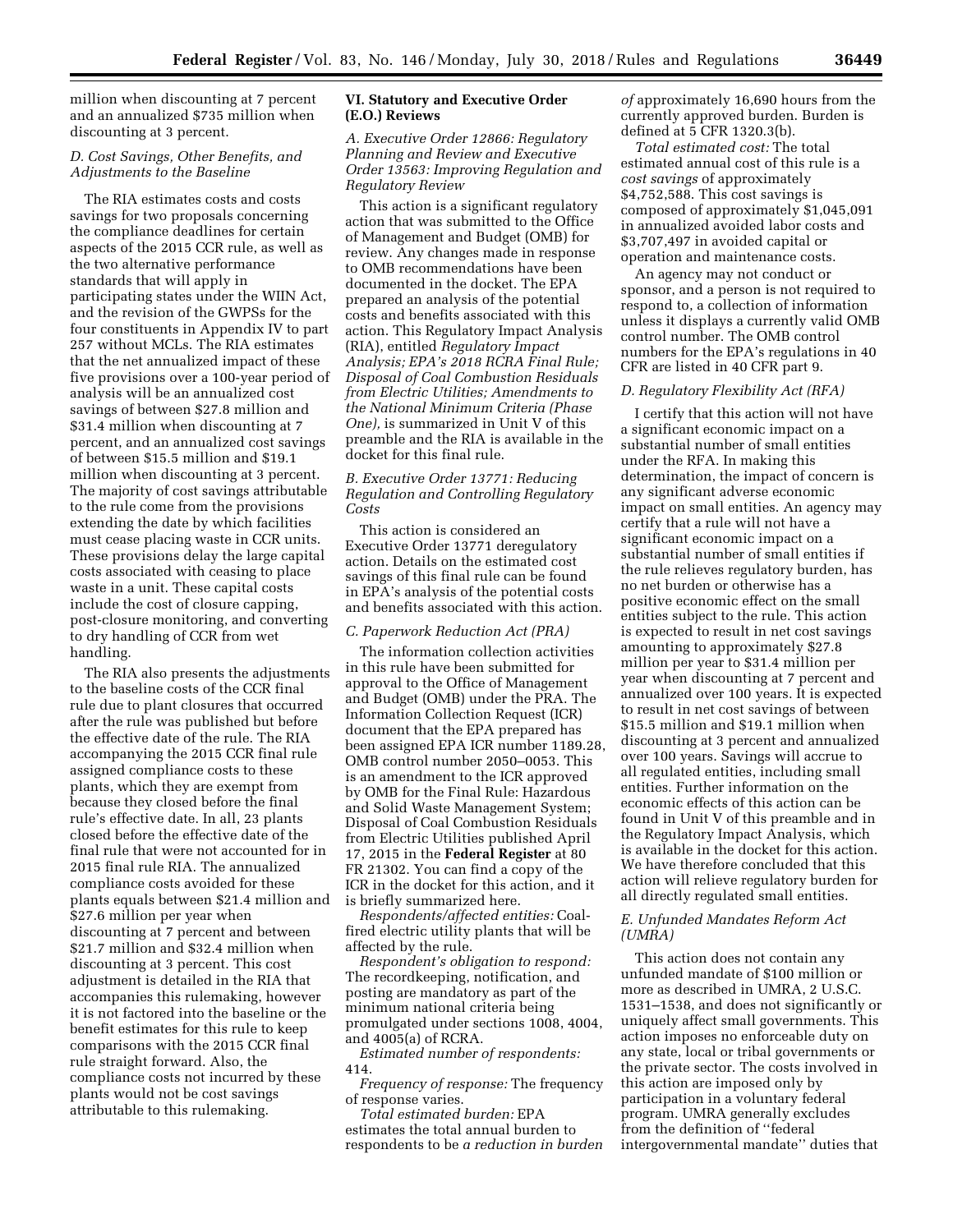arise from participation in a voluntary federal program.

## *F. Executive Order 13132: Federalism*

This action does not have federalism implications. It will not have substantial direct effects on the states, on the relationship between the national government and the states, or on the distribution of power and responsibilities among the various levels of government.

## *G. Executive Order 13175: Consultation and Coordination With Indian Tribal Governments*

This action does not have tribal implications as specified in Executive Order 13175. For the ''Final Rule: Hazardous and Solid Waste Management System; Disposal of Coal Combustion Residuals from Electric Utilities'' published April 17, 2015 in the **Federal Register** at 80 FR 21302, EPA identified three of the 414 coalfired electric utility plants (in operation as of 2012) which are located on tribal lands; however, they are not owned by tribal governments. These are: (1) Navajo Generating Station in Coconino County, Arizona, owned by the Arizona Salt River Project; (2) Bonanza Power Plant in Uintah County, Utah, owned by the Deseret Generation and Transmission Cooperative; and (3) Four Corners Power Plant in San Juan County, New Mexico owned by the Arizona Public Service Company. The Navajo Generating Station and the Four Corners Power Plant are on lands belonging to the Navajo Nation, while the Bonanza Power Plant is located on the Uintah and Ouray Reservation of the Ute Indian Tribe. Under the WIIN Act, EPA is the permitting authority for CCR unites located in Indian Country. Moreover, since this action is expected to result in net cost savings to affected entities amounting to approximately \$27.8 million per year to \$31.4 million per year when discounting at 7 percent and annualized over 100 years, or in net cost savings of between \$15.5 million per year and \$19.1 million per year when discounting at 3 percent and annualized over 100 years, it will not have substantial direct effects on one or more Indian tribes. Thus, Executive Order 13175 does not apply to this action.

### *H. Executive Order 13045: Protection of Children From Environmental Health Risk and Safety Risks*

This action is not subject to Executive Order 13045 because it is not economically significant as defined in Executive Order 12866, and because the EPA does not believe the environmental health or safety risks addressed by this action present a disproportionate risk to children. This action's health and risk assessments are contained in the document titled ''Human and Ecological Risk Assessment of Coal Combustion Residuals'' which is available in the docket for the final rule as docket item EPA–HQ–RCRA–2009–0640–11993.

As ordered by E.O. 13045 Section 1– 101(a), for the ''Final Rule: Hazardous and Solid Waste Management System; Disposal of Coal Combustion Residuals from Electric Utilities'' published April 17, 2015 in the **Federal Register** at 80 FR 21302, EPA identified and assessed environmental health risks and safety risks that may disproportionately affect children in the revised risk assessment. The results of the screening assessment found that risks fell below the criteria when wetting and run-on/runoff controls required by the rule are considered. Under the full probabilistic analysis, composite liners required by the rule for new waste management units showed the ability to reduce the 90th percentile child cancer and noncancer risks for the groundwater to drinking water pathway to well below EPA's criteria. Additionally, the groundwater monitoring and corrective action required by the rule reduced risks from current waste management units.

## *I. Executive Order 13211: Actions Concerning Regulations That Significantly Affect Energy Supply, Distribution or Use*

This action is not a ''significant energy action'' because it is not likely to have a significant adverse effect on the supply, distribution or use of energy. For the 2015 CCR rule, EPA analyzed the potential impact on electricity prices relative to the ''in excess of one percent'' threshold. Using the Integrated Planning Model (IPM), EPA concluded that the 2015 CCR Rule may increase the weighted average nationwide wholesale price of electricity between 0.18 percent and 0.19 percent in the years 2020 and 2030, respectively. As the final rule represents a cost savings rule relative to the 2015 CCR rule, this analysis concludes that any potential impact on wholesale electricity prices will be lower than the potential impact estimated of the 2015 CCR rule; therefore, this final rule is not expected to meet the criteria of a ''significant adverse effect'' on the electricity markets as defined by Executive Order 13211.

## *J. National Technology Transfer and Advancement Act (NTTAA)*

This rulemaking does not involve technical standards.

## *K. Executive Order 12898: Federal Actions To Address Environmental Justice in Minority Populations and Low-Income Populations*

The EPA believes that this action does not have disproportionately high and adverse human health or environmental effects on minority populations, lowincome populations and/or indigenous peoples, as specified in Executive Order 12898 (59 FR 7629, February 16, 1994).

The documentation for this decision is contained in EPA's Regulatory Impact Analysis (RIA) for the CCR rule which is available in the docket for the 2015 CCR final rule as docket item EPA–HQ– RCRA–2009–0640–12034.

EPA's risk assessment did not separately evaluate either minority or low-income populations. However, to evaluate the demographic characteristics of communities that may be affected by the CCR rule, the RIA compares the demographic characteristics of populations surrounding coal-fired electric utility plants with broader population data for two geographic areas: (1) One-mile radius from CCR management units (*i.e.,*  landfills and impoundments) likely to be affected by groundwater releases from both landfills and impoundments; and (2) watershed catchment areas downstream of surface impoundments that receive surface water run-off and releases from CCR impoundments and are at risk of being contaminated from CCR impoundment discharges (*e.g.,*  unintentional overflows, structural failures, and intentional periodic discharges).

For the population as a whole 24.8 percent belong to a minority group and 11.3 percent falls below the Federal Poverty Level. For the population living within one mile of plants with surface impoundments 16.1 percent belong to a minority group and 13.2 percent live below the Federal Poverty Level. These minority and low-income populations are not disproportionately high compared to the general population. The percentage of minority residents of the entire population living within the catchment areas downstream of surface impoundments is disproportionately high relative to the general population, *i.e.,* 28.7 percent, versus 24.8 percent for the national population. Also, the percentage of the population within the catchment areas of surface impoundments that is below the Federal Poverty Level is disproportionately high compared with the general population, *i.e.,* 18.6 percent versus 11.3 percent nationally.

Comparing the population percentages of minority and low income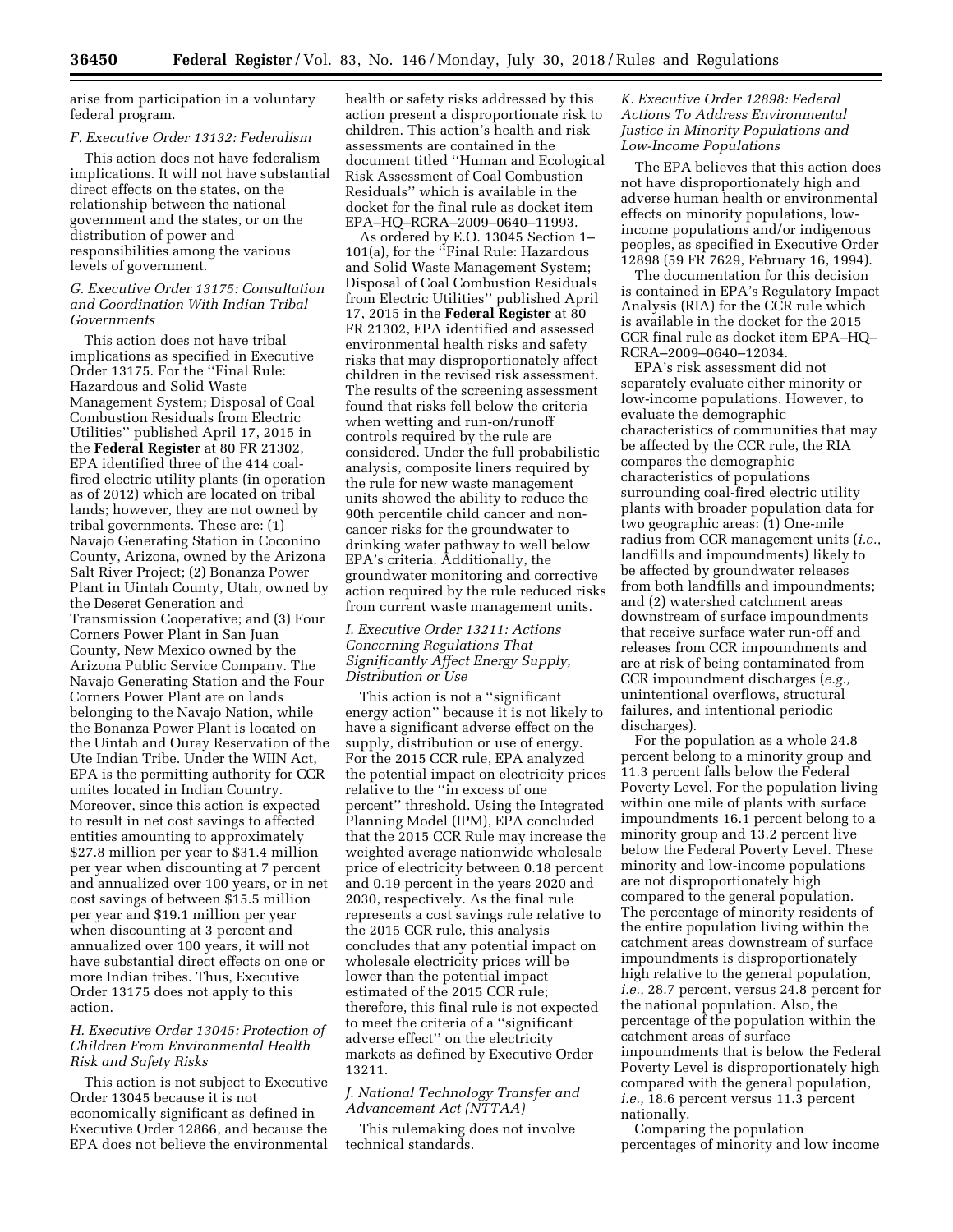residents within one mile of landfills to those percentages in the general population, EPA found that minority and low-income residents make up a smaller percentage of the populations near landfills than they do in the general population, *i.e.,* minorities comprised 16.6 percent of the population near landfills versus 24.8 percent nationwide and low-income residents comprised 8.6 percent of the population near landfills versus 11.3 percent nationwide. In summary, although populations within the catchment areas of plants with surface impoundments appear to have disproportionately high percentages of minority and low-income residents relative to the nationwide average, populations surrounding plants with landfills do not. Because landfills are less likely than impoundments to experience surface water run-off and releases, catchment areas were not considered for landfills.

The CCR rule is risk-reducing with reductions in risk occurring largely within the surface water catchment zones around, and groundwater beneath, coal-fired electric utility plants. Since the CCR rule is riskreducing and this action does not add to risks, this action will not result in new disproportionate risks to minority or low-income populations.

#### *L. Congressional Review Act (CRA)*

This action is subject to the CRA, and the EPA will submit a rule report to each House of the Congress and to the Comptroller General of the United States. This action is not a ''major rule'' as defined by 5 U.S.C. 804(2).

#### **List of Subjects in 40 CFR Part 257**

Environmental protection, Beneficial use, Coal combustion products, Coal combustion residuals, Coal combustion waste, Disposal, Hazardous waste, Landfill, Surface impoundment.

Dated: July 17, 2018.

**Andrew R. Wheeler,**  *Acting Administrator.* 

For the reasons set out in the preamble, title 40, chapter I, of the Code of Federal Regulations is amended as follows:

## **PART 257—CRITERIA FOR CLASSIFICATION OF SOLID WASTE DISPOSAL FACILITIES AND PRACTICES**

■ 1. The authority citation for part 257 is revised to read as follows:

**Authority:** 42 U.S.C. 6907(a)(3), 6912(a)(1), 6944(a), 6945(d); 33 U.S.C. 1345(d) and (e).

■ 2. Section 257.53 is amended by adding the definitions of ''Nonparticipating State'', ''Participating State'', and ''Participating State Director'' in alphabetical order to read as follows:

#### **§ 257.53 Definitions.**  \* \* \* \* \*

*Nonparticipating State* means a State—

(1) For which the Administrator has not approved a State permit program or other system of prior approval and conditions under RCRA section 4005(d)(1)(B);

(2) The Governor of which has not submitted to the Administrator for approval evidence to operate a State permit program or other system of prior approval and conditions under RCRA section 4005(d)(1)(A);

(3) The Governor of which provides notice to the Administrator that, not fewer than 90 days after the date on which the Governor provides the notice to the Administrator, the State will relinquish an approval under RCRA section 4005(d)(1)(B) to operate a permit program or other system of prior approval and conditions; or

(4) For which the Administrator has withdrawn approval for a permit program or other system of prior approval and conditions under RCRA section 4005(d)(1)(E). \* \* \* \* \*

*Participating State* means a state with a state program for control of CCR that has been approved pursuant to RCRA section 4005(d).

*Participating State Director* means the chief administrative officer of any state agency operating the CCR permit program in a participating state or the delegated representative of the Participating State Director. If responsibility is divided among two or more state agencies, Participating State Director means the chief administrative officer of the state agency authorized to perform the particular function or procedure to which reference is made. \* \* \* \* \*

■ 3. Section 257.60 is amended by revising paragraph (b) to read as follows:

### **§ 257.60 Placement above the uppermost aquifer.**

\* \* \* \* \* (b) The owner or operator of the CCR unit must obtain a certification from a qualified professional engineer or approval from the Participating State Director or approval from EPA where EPA is the permitting authority stating that the demonstration meets the

requirements of paragraph (a) of this section.

\* \* \* \* \*

■ 4. Section 257.61 is amended by revising paragraph (b) to read as follows:

## **§ 257.61 Wetlands.**

\* \* \* \* \*

(b) The owner or operator of the CCR unit must obtain a certification from a qualified professional engineer or approval from the Participating State Director or approval from EPA where EPA is the permitting authority stating that the demonstration meets the requirements of paragraph (a) of this section.

\* \* \* \* \*

■ 5. Section 257.62 is amended by revising paragraph (b) to read as follows:

## **§ 257.62 Fault areas.**

\* \* \* \* \* (b) The owner or operator of the CCR unit must obtain a certification from a qualified professional engineer or approval from the Participating State Director or approval from EPA where EPA is the permitting authority stating that the demonstration meets the requirements of paragraph (a) of this section.

■ 6. Section 257.63 is amended by revising paragraph (b) to read as follows:

#### **§ 257.63 Seismic impact zones.**

\* \* \* \* \*

\* \* \* \* \* (b) The owner or operator of the CCR unit must obtain a certification from a qualified professional engineer or approval from the Participating State Director or approval from EPA where EPA is the permitting authority stating that the demonstration meets the requirements of paragraph (a) of this section.

\* \* \* \* \*

■ 7. Section 257.64 is amended by revising paragraph (c) to read as follows:

### **§ 257.64 Unstable areas.**

\* \* \* \* \*

(c) The owner or operator of the CCR unit must obtain a certification from a qualified professional engineer or approval from the Participating State Director or approval from EPA where EPA is the permitting authority stating that the demonstration meets the requirements of paragraph (a) of this section.

\* \* \* \* \*

■ 8. Section 257.70 is amended by revising paragraphs (c)(2), (e), and (f) to read as follows: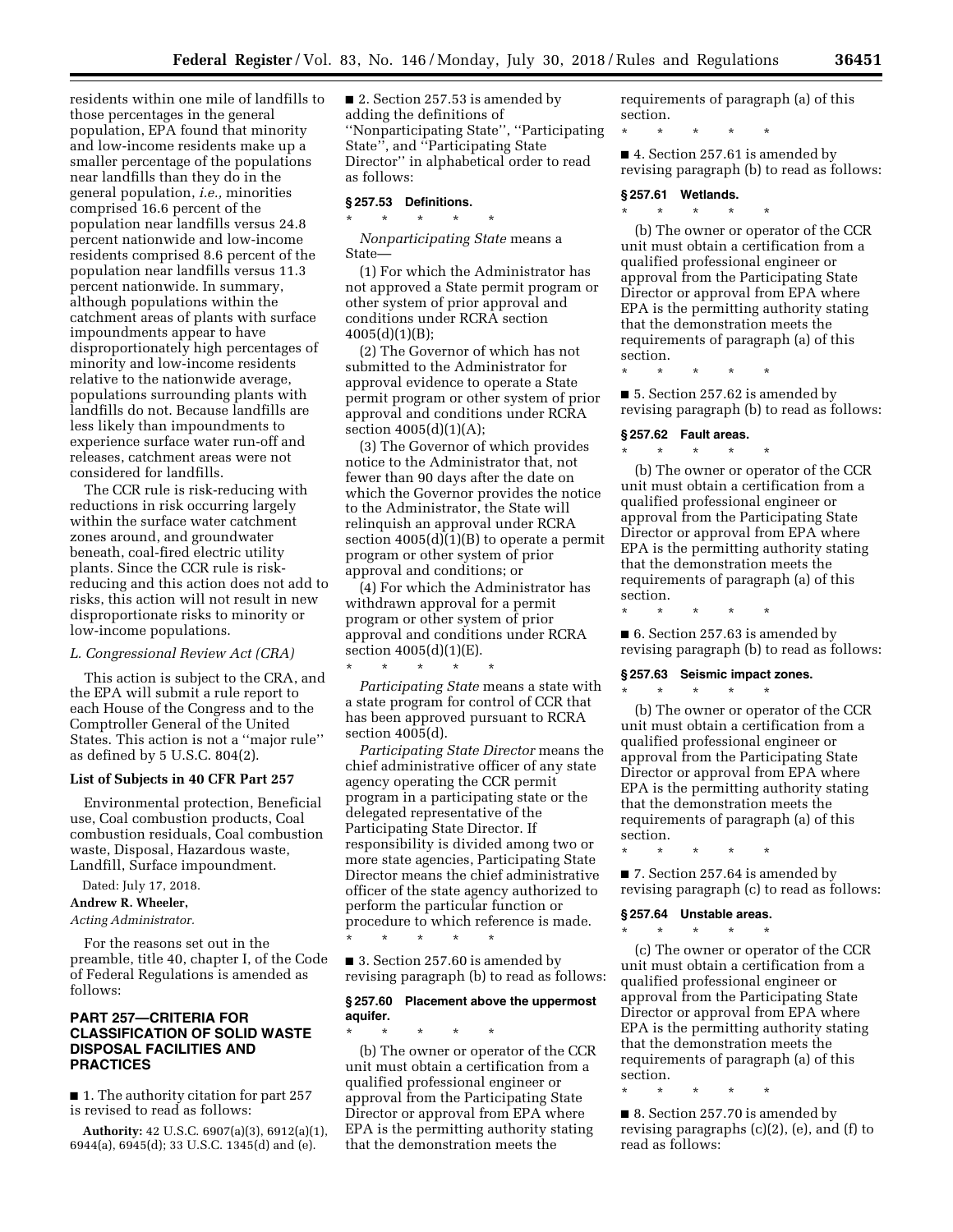#### **§ 257.70 Design criteria for new CCR landfills and any lateral expansion of a CCR landfill.**

\* \* \* \* \*

(c) \* \* \*

(2) The owner or operator must obtain certification from a qualified professional engineer or approval from the Participating State Director or approval from EPA where EPA is the permitting authority that the liquid flow rate through the lower component of the alternative composite liner is no greater than the liquid flow rate through two feet of compacted soil with a hydraulic conductivity of  $1x10^{-7}$  cm/sec. The hydraulic conductivity for the two feet of compacted soil used in the comparison shall be no greater than  $1x10^{-7}$  cm/sec. The hydraulic conductivity of any alternative to the two feet of compacted soil must be determined using recognized and generally accepted methods. The liquid flow rate comparison must be made using Equation 1 of this section, which is derived from Darcy's Law for gravity flow through porous media.

$$
(Eq. 1):
$$

$$
\frac{Q}{A} = q = k \left( \frac{h}{t} + 1 \right)
$$

Where:

- Q = flow rate (cubic centimeters/second);
- A = surface area of the liner (squared centimeters);
- q = flow rate per unit area (cubic centimeters/ second/squared centimeter);
- $k = hydraulic$  conductivity of the liner (centimeters/second);
- h = hydraulic head above the liner (centimeters); and

\* \* \* \* \*

t = thickness of the liner (centimeters).

(e) Prior to construction of the CCR landfill or any lateral expansion of a CCR landfill, the owner or operator must obtain a certification from a qualified professional engineer or approval from the Participating State Director or approval from EPA where EPA is the permitting authority that the design of the composite liner (or, if applicable, alternative composite liner) and the leachate collection and removal system meets the requirements of this section.

(f) Upon completion of construction of the CCR landfill or any lateral expansion of a CCR landfill, the owner or operator must obtain a certification from a qualified professional engineer or approval from the Participating State Director or approval from EPA where EPA is the permitting authority that the design of the composite liner (or, if applicable, alternative composite liner) and the leachate collection and removal

system have been constructed in accordance with the requirements of this section.

\* \* \* \* \* ■ 9. Section 257.71 is amended by revising paragraph (b) to read as follows:

### **§ 257.71 Liner design criteria for existing CCR surface impoundments.**  \* \* \* \* \*

(b) The owner or operator of the CCR unit must obtain a certification from a qualified professional engineer or approval from the Participating State Director or approval from EPA where EPA is the permitting authority attesting that the documentation as to whether a CCR unit meets the requirements of paragraph (a) of this section is accurate. \* \* \* \* \*

■ 10. Section 257.72 is amended by revising paragraphs (c) and (d) to read as follows:

## **§ 257.72 Liner design criteria for new CCR surface impoundments and any lateral expansion of a CCR surface impoundment.**

\* \* \* \* \* (c) Prior to construction of the CCR surface impoundment or any lateral expansion of a CCR surface impoundment, the owner or operator must obtain certification from a qualified professional engineer or approval from the Participating State Director or approval from EPA where EPA is the permitting authority that the design of the composite liner or, if applicable, the design of an alternative composite liner complies with the requirements of this section.

(d) Upon completion, the owner or operator must obtain certification from a qualified professional engineer or approval from the Participating State Director or approval from EPA where EPA is the permitting authority that the composite liner or if applicable, the alternative composite liner has been constructed in accordance with the requirements of this section.

\* \* \* \* \* ■ 11. Section 257.80 is amended by revising paragraph (b)(7) to read as follows:

#### **§ 257.80 Air criteria.**

\* \* \* \* \*

(b) \* \* \*

(7) The owner or operator must obtain a certification from a qualified professional engineer or approval from the Participating State Director or approval from EPA where EPA is the permitting authority that the initial CCR fugitive dust control plan, or any subsequent amendment of it, meets the requirements of this section.

\* \* \* \* \*

■ 12. Section 257.81 is amended by revising paragraph (c)(5) to read as follows:

**§ 257.81 Run-on and run-off controls for CCR landfills.** 

- \* \* \* \* \*
	- (c) \* \* \*

(5) The owner or operator must obtain a certification from a qualified professional engineer or approval from the Participating State Director or approval from EPA where EPA is the permitting authority stating that the initial and periodic run-on and run-off control system plans meet the requirements of this section.

\* \* \* \* \* ■ 13. Section 257.82 is amended by revising paragraph (c)(5) to read as

#### **§ 257.82 Hydrologic and hydraulic capacity requirements for CCR surface impoundments.**

- \* \* \* \* \*
	- (c) \* \* \*

follows:

(5) The owner or operator must obtain a certification from a qualified professional engineer or approval from the Participating State Director or approval from EPA where EPA is the permitting authority stating that the initial and periodic inflow design flood control system plans meet the requirements of this section.

\* \* \* \* \* ■ 14. Section 257.90 is amended by revising paragraph (a) and adding paragraph (g) to read as follows:

### **§ § 257.90 Applicability.**

(a) All CCR landfills, CCR surface impoundments, and lateral expansions of CCR units are subject to the groundwater monitoring and corrective action requirements under §§ 257.90 through 257.99, except as provided in paragraph (g) of this section.

\* \* \* \* \* (g) *Suspension of groundwater monitoring requirements.* (1) The Participating State Director or EPA where EPA is the permitting authority may suspend the groundwater monitoring requirements under §§ 257.90 through 257.95 for a CCR unit for a period of up to ten years, if the owner or operator provides written documentation that, based on the characteristics of the site in which the CCR unit is located, there is no potential for migration of any of the constituents listed in appendices III and IV to this part from that CCR unit to the uppermost aquifer during the active life of the CCR unit and the post-closure care period. This demonstration must be certified by a qualified professional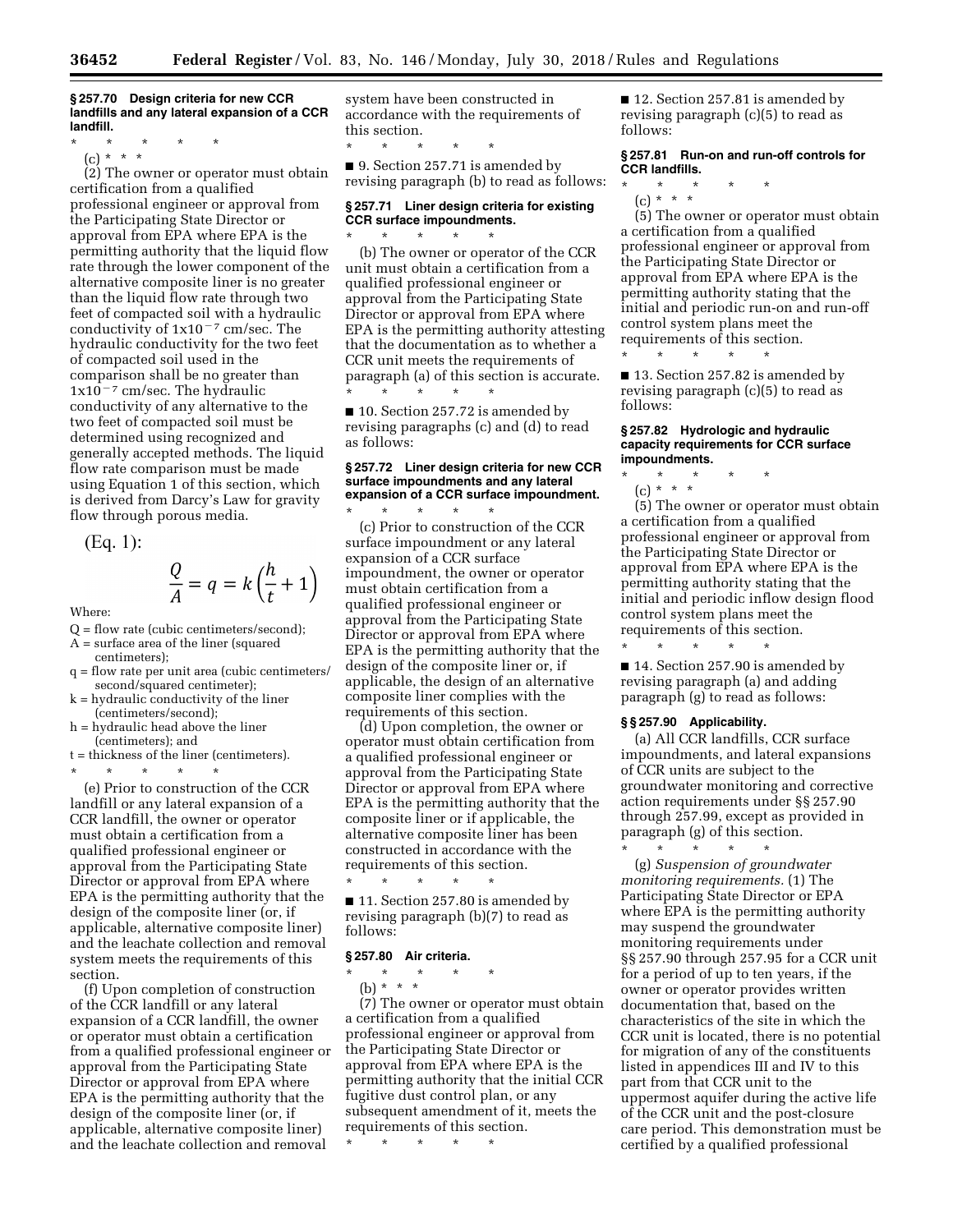engineer and approved by the Participating State Director or EPA where EPA is the permitting authority, and must be based upon:

(i) Site-specific field collected measurements, sampling, and analysis of physical, chemical, and biological processes affecting contaminant fate and transport, including at a minimum, the information necessary to evaluate or interpret the effects of the following properties or processes on contaminant fate and transport:

(A) Aquifer Characteristics, including hydraulic conductivity, hydraulic gradient, effective porosity, aquifer thickness, degree of saturation, stratigraphy, degree of fracturing and secondary porosity of soils and bedrock, aquifer heterogeneity, groundwater discharge, and groundwater recharge areas;

(B) Waste Characteristics, including quantity, type, and origin;

(C) Climatic Conditions, including annual precipitation, leachate generation estimates, and effects on leachate quality;

(D) Leachate Characteristics, including leachate composition, solubility, density, the presence of immiscible constituents, Eh, and pH; and

(E) Engineered Controls, including liners, cover systems, and aquifer controls (*e.g.,* lowering the water table). These must be evaluated under design and failure conditions to estimate their long-term residual performance.

(ii) Contaminant fate and transport predictions that maximize contaminant migration and consider impacts on human health and the environment.

(2) The owner or operator of the CCR unit may renew this suspension for additional ten year periods by submitting written documentation that the site characteristics continue to ensure there will be no potential for migration of any of the constituents listed in Appendices III and IV of this part. The documentation must include, at a minimum, the information specified in paragraphs (g)(1)(i) and (g)(1)(ii) of this section and a certification by a qualified professional engineer and approved by the State Director or EPA where EPA is the permitting authority. The owner or operator must submit the documentation supporting their renewal request for the state's or EPA's review and approval of their extension one year before the groundwater monitoring suspension is due to expire. If the existing groundwater monitoring extension expires or is not approved, the owner or operator must begin groundwater monitoring according to paragraph (a) of this section within 90

days. The owner or operator may continue to renew the suspension for ten-year periods, provided the owner or operator demonstrate that the standard in paragraph (g)(1) of this section continues to be met for the unit. The owner or operator must place each completed demonstration in the facility's operating record.

(3) The owner or operator of the CCR unit must include in the annual groundwater monitoring and corrective action report required by § 257.90(e) or § 257.100(e)(5)(ii) any approved no migration demonstration.

■ 15. Section 257.91 is amended by revising paragraph (f) to read as follows:

### **§ 257.91 Groundwater monitoring systems.**

\* \* \* \* \* (f) The owner or operator must obtain a certification from a qualified professional engineer or approval from the Participating State Director or approval from EPA where EPA is the permitting authority stating that the groundwater monitoring system has been designed and constructed to meet the requirements of this section. If the groundwater monitoring system includes the minimum number of monitoring wells specified in paragraph (c)(1) of this section, the certification must document the basis supporting this determination.

\* \* \* \* \* ■ 16. Section 257.93 is amended by revising paragraph (f)(6) to read as follows:

#### **§ 257.93 Groundwater sampling and analysis requirements.**

\* \* \* \* \* (f) \* \* \* (6) The owner or operator of the CCR unit must obtain a certification from a qualified professional engineer or approval from the Participating State Director or approval from EPA where EPA is the permitting authority stating that the selected statistical method is appropriate for evaluating the groundwater monitoring data for the CCR management area. The certification must include a narrative description of the statistical method selected to evaluate the groundwater monitoring data.

\* \* \* \* \*

■ 17. Section 257.94 is amended by revising paragraphs (d)(3) and (e)(2) to read as follows:

#### **§ 257.94 Detection monitoring program.**

\* \* \* \* \*

(d) \* \* \* \*

(3) The owner or operator must obtain a certification from a qualified

professional engineer or approval from the Participating State Director or approval from EPA where EPA is the permitting authority stating that the demonstration for an alternative groundwater sampling and analysis frequency meets the requirements of this section. The owner or operator must include the demonstration providing the basis for the alternative monitoring frequency and the certification by a qualified professional engineer or the approval from the Participating State Director or approval from EPA where EPA is the permitting authority in the annual groundwater monitoring and corrective action report required by § 257.90(e).

 $(e) * *$ 

(2) The owner or operator may demonstrate that a source other than the CCR unit caused the statistically significant increase over background levels for a constituent or that the statistically significant increase resulted from error in sampling, analysis, statistical evaluation, or natural variation in groundwater quality. The owner or operator must complete the written demonstration within 90 days of detecting a statistically significant increase over background levels to include obtaining a certification from a qualified professional engineer or approval from the Participating State Director or approval from EPA where EPA is the permitting authority verifying the accuracy of the information in the report. If a successful demonstration is completed within the 90-day period, the owner or operator of the CCR unit may continue with a detection monitoring program under this section. If a successful demonstration is not completed within the 90-day period, the owner or operator of the CCR unit must initiate an assessment monitoring program as required under § 257.95. The owner or operator must also include the demonstration in the annual groundwater monitoring and corrective action report required by § 257.90(e), in addition to the certification by a qualified professional engineer or approval from the Participating State Director or approval from EPA where EPA is the permitting authority.

■ 18. Section 257.95 is amended by revising paragraphs (c)(3), (g)(3)(ii), (h)(2) and (3) to read as follows:

\* \* \* \* \*

#### **§ 257.95 Assessment monitoring program.**

# \* \* \* \* \*  $(c) * * * *$

(3) The owner or operator must obtain a certification from a qualified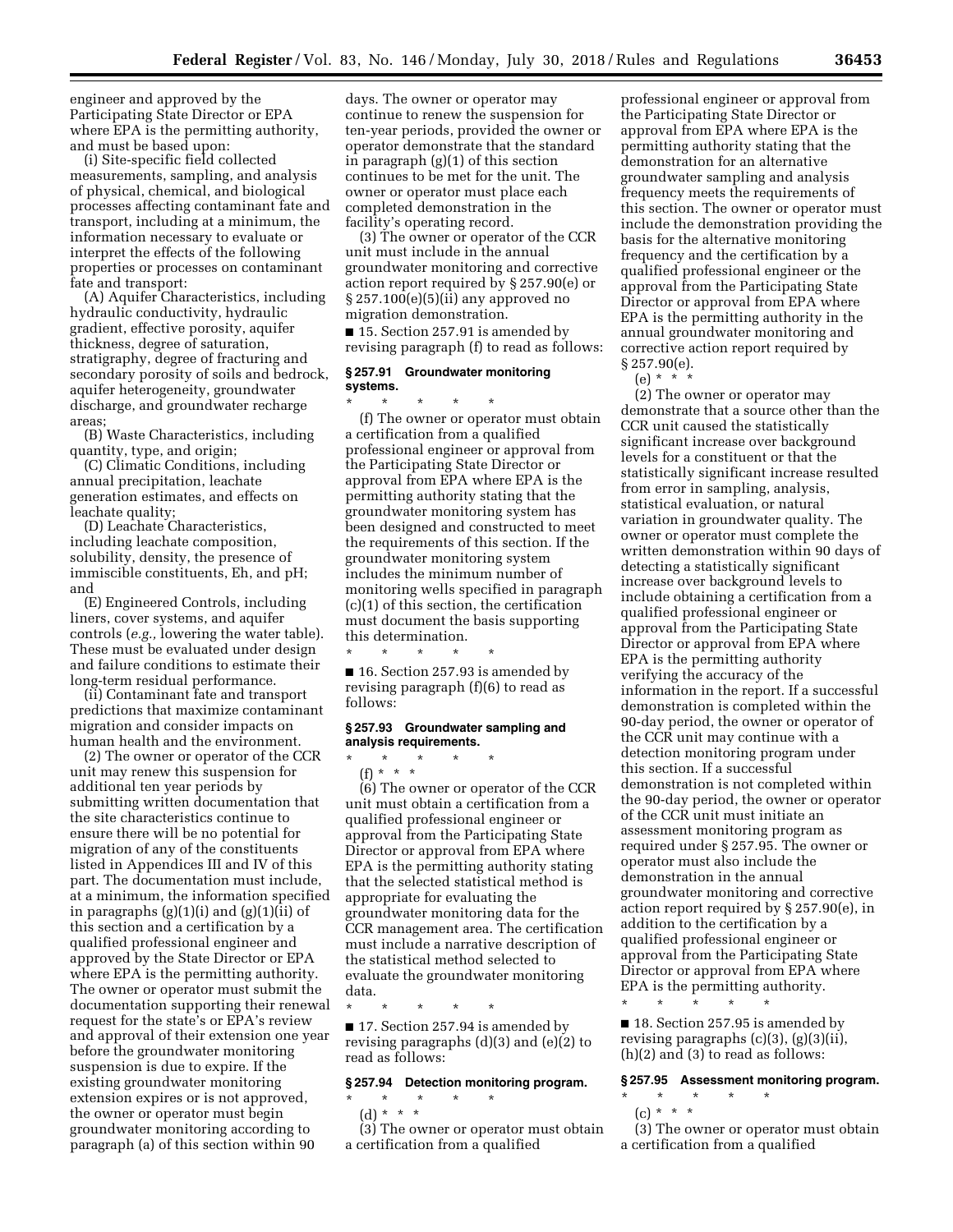professional engineer or approval from the Participating State Director or approval from EPA where EPA is the permitting authority stating that the demonstration for an alternative groundwater sampling and analysis frequency meets the requirements of this section. The owner or operator must include the demonstration providing the basis for the alternative monitoring frequency and the certification by a qualified professional engineer or the approval from the Participating State Director or the approval from EPA where EPA is the permitting authority in the annual groundwater monitoring and corrective action report required by § 257.90(e).

- \* \* \* \* \*
	- (g) \* \* \*
	- (3) \* \* \*

(ii) Demonstrate that a source other than the CCR unit caused the contamination, or that the statistically significant increase resulted from error in sampling, analysis, statistical evaluation, or natural variation in groundwater quality. Any such demonstration must be supported by a report that includes the factual or evidentiary basis for any conclusions and must be certified to be accurate by a qualified professional engineer or approval from the Participating State Director or approval from EPA where EPA is the permitting authority. If a successful demonstration is made, the owner or operator must continue monitoring in accordance with the assessment monitoring program pursuant to this section, and may return to detection monitoring if the constituents in Appendix III and Appendix IV of this part are at or below background as specified in paragraph (e) of this section. The owner or operator must also include the demonstration in the annual groundwater monitoring and corrective action report required by § 257.90(e), in addition to the certification by a qualified professional engineer or the approval from the Participating State Director or the approval from EPA where EPA is the permitting authority.

- $\star$   $\star$   $\star$
- (h) \* \* \*

(2) For the following constituents: (i) Cobalt 6 micrograms per liter  $\mu$ g/

- l);
	- (ii) Lead  $15 \mu g/l$ ;
	- (iii) Lithium  $40 \mu g/l$ ; and  $(iv)$  Molybdenum 100  $\mu$ g/l.

(3) For constituents for which the background level is higher than the levels identified under paragraphs (h)(1) and (h)(2) of this section, the background concentration.

\* \* \* \* \*

■ 19. Section 257.96 is amended by revising paragraph (a) to read as follows:

### **§ 257.96 Assessment of corrective measures.**

(a) Within 90 days of finding that any constituent listed in Appendix IV to this part has been detected at a statistically significant level exceeding the groundwater protection standard defined under § 257.95(h), or immediately upon detection of a release from a CCR unit, the owner or operator must initiate an assessment of corrective measures to prevent further releases, to remediate any releases and to restore affected area to original conditions. The assessment of corrective measures must be completed within 90 days, unless the owner or operator demonstrates the need for additional time to complete the assessment of corrective measures due to site-specific conditions or circumstances. The owner or operator must obtain a certification from a qualified professional engineer or approval from the Participating State Director or approval from EPA where EPA is the permitting authority attesting that the demonstration is accurate. The 90-day deadline to complete the assessment of corrective measures may be extended for no longer than 60 days. The owner or operator must also include the demonstration in the annual groundwater monitoring and corrective action report required by § 257.90(e), in addition to the certification by a qualified professional engineer or the approval from the Participating State Director or the approval from EPA where EPA is the permitting authority. \* \* \* \* \*

■ 20. Section 257.97 is amended by revising paragraph (a) to read as follows:

### **§ 257.97 Selection of remedy.**

(a) Based on the results of the corrective measures assessment conducted under § 257.96, the owner or operator must, as soon as feasible, select a remedy that, at a minimum, meets the standards listed in paragraph (b) of this section. This requirement applies in addition to, not in place of, any applicable standards under the Occupational Safety and Health Act. The owner or operator must prepare a semiannual report describing the progress in selecting and designing the remedy. Upon selection of a remedy, the owner or operator must prepare a final report describing the selected remedy and how it meets the standards specified in paragraph (b) of this section. The owner or operator must obtain a certification from a qualified professional engineer or approval from the Participating State Director or

approval from EPA where EPA is the permitting authority that the remedy selected meets the requirements of this section. The report has been completed when it is placed in the operating record as required by  $\S 257.105(h)(12)$ . \* \* \* \* \*

■ 21. Section 257.98 is amended by revising paragraph (e) to read as follows:

### **§ 257.98 Implementation of the corrective action program.**  \* \* \* \* \*

(e) Upon completion of the remedy, the owner or operator must prepare a notification stating that the remedy has been completed. The owner or operator must obtain a certification from a qualified professional engineer or approval from the Participating State Director or approval from EPA where EPA is the permitting authority attesting that the remedy has been completed in compliance with the requirements of paragraph (c) of this section. The report has been completed when it is placed in the operating record as required by  $\S 257.105(h)(13)$ .

 $\star$   $\star$ 

■ 22. Section 257.101 is amended by revising paragraphs (a)(1) and (b)(1) to read as follows:

# **§ 257.101 Closure or retrofit of CCR units.**   $(a) * * * *$

(1) Except as provided by paragraph (a)(3) of this section, if at any time after October 19, 2015, an owner or operator of an existing unlined CCR surface impoundment determines in any sampling event that the concentrations of one or more constituents listed in appendix IV of this part are detected at statistically significant levels above the groundwater protection standard established under § 257.95(h) for such CCR unit, within six months of making such determination or no later than October 31, 2020, whichever date is later, the owner or operator of the existing unlined CCR surface impoundment must cease placing CCR and non-CCR wastestreams into such CCR surface impoundment and either retrofit or close the CCR unit in accordance with the requirements of § 257.102.

- \* \* \* \* \*
	- (b) \* \* \*

(1)(i) *Location standard under § 257.60.* Except as provided by paragraph (b)(4) of this section, the owner or operator of an existing CCR surface impoundment that has not demonstrated compliance with the location standard specified in § 257.60(a) must cease placing CCR and non-CCR wastestreams into such CCR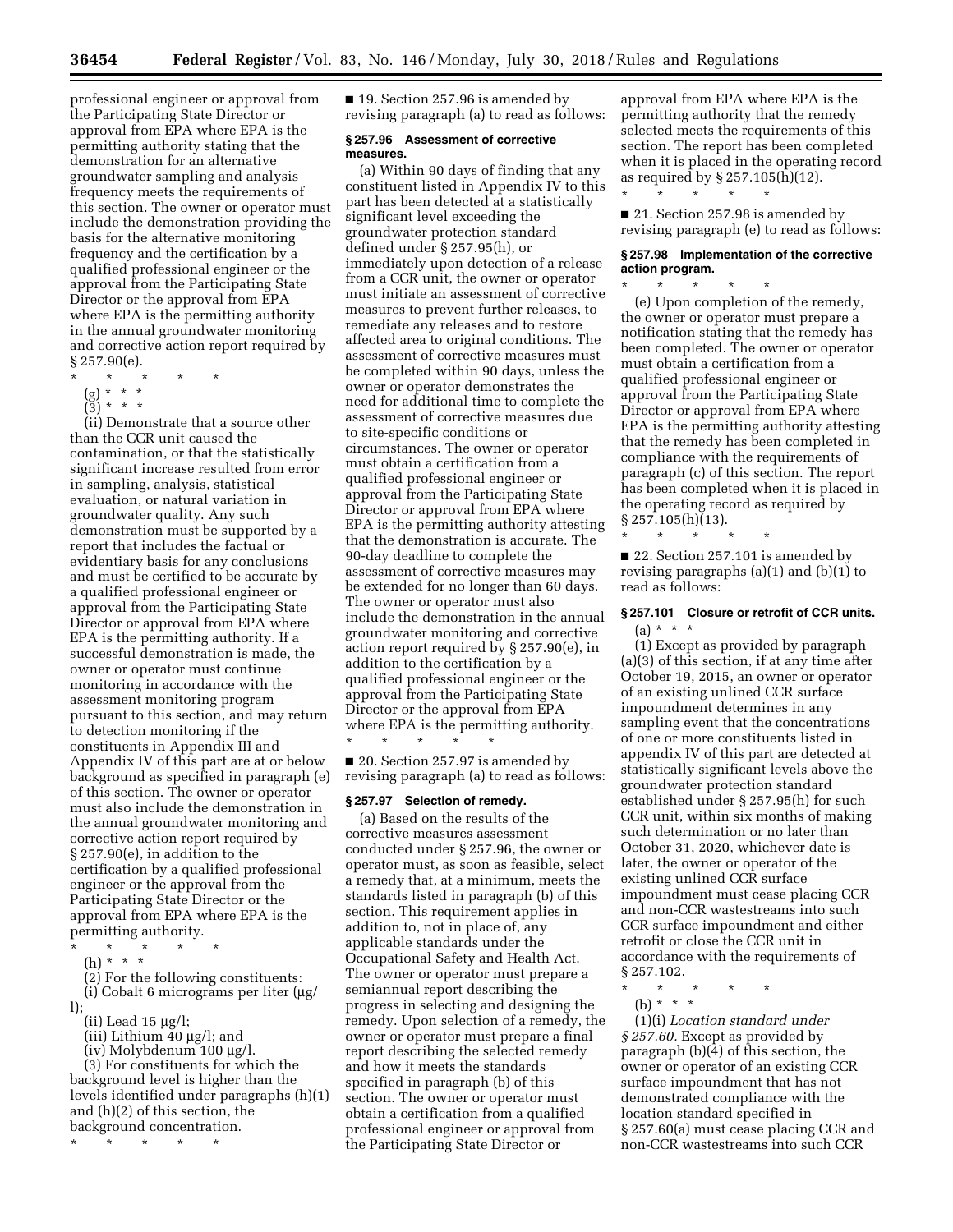unit no later than October 31, 2020, and close the CCR unit in accordance with the requirements of § 257.102.

(ii) *Location standards under §§ 257.61 through 257.64.* Except as provided by paragraph (b)(4) of this section, within six months of determining that an existing CCR surface impoundment has not demonstrated compliance with any location standard specified in §§ 257.61(a), 257.62(a), 257.63(a), and 257.64(a), the owner or operator of the CCR surface impoundment must cease placing CCR and non-CCR wastestreams into such CCR unit and close the CCR unit in accordance with the requirements of § 257.102.

\* \* \* \* \*

■ 23. Section 257.102 is amended by revising paragraphs (b)(4), (d)(3)(iii),  $(f)(3)$ ,  $(g)$ ,  $(h)$ ,  $(k)(2)(iv)$ ,  $(k)(4)$  and  $(k)(6)$ to read as follows:

#### **§ 257.102 Criteria for conducting the closure or retrofit of CCR units.**

\* \* \* \* \* (b) \* \* \*

(4) The owner or operator of the CCR unit must obtain a written certification from a qualified professional engineer or approval from the Participating State Director or approval from EPA where EPA is the permitting authority that the initial and any amendment of the written closure plan meets the requirements of this section.

- \* \* \* \* \*
- (d) \* \* \* \*
- $(3) * * * *$

(iii) The owner or operator of the CCR unit must obtain a written certification from a qualified professional engineer or approval from the Participating State Director or approval from EPA where EPA is the permitting authority that the design of the final cover system meets the requirements of this section.

\* \* \* \* \* (f) \* \* \*

(3) Upon completion, the owner or operator of the CCR unit must obtain a certification from a qualified professional engineer or approval from the Participating State Director or approval from EPA where EPA is the permitting authority verifying that closure has been completed in accordance with the closure plan specified in paragraph (b) of this section and the requirements of this section.

(g) No later than the date the owner or operator initiates closure of a CCR unit, the owner or operator must prepare a notification of intent to close a CCR unit. The notification must include the certification by a qualified professional engineer or the approval

from the Participating State Director or the approval from EPA where EPA is the permitting authority for the design of the final cover system as required by § 257.102(d)(3)(iii), if applicable. The owner or operator has completed the notification when it has been placed in the facility's operating record as required by § 257.105(i)(7).

(h) Within 30 days of completion of closure of the CCR unit, the owner or operator must prepare a notification of closure of a CCR unit. The notification must include the certification by a qualified professional engineer or the approval from the Participating State Director or the approval from EPA where EPA is the permitting authority as required by § 257.102(f)(3). The owner or operator has completed the notification when it has been placed in the facility's operating record as required by § 257.105(i)(8).

 $(2) * * * *$ 

(iv) The owner or operator of the CCR unit must obtain a written certification from a qualified professional engineer or an approval from the Participating State Director or an approval from EPA where EPA is the permitting authority that the activities outlined in the written retrofit plan, including any amendment of the plan, meet the requirements of this section.

\* \* \* \* \*

(4) Upon completion, the owner or operator must obtain a written certification from a qualified professional engineer or an approval from the Participating State Director or an approval from EPA where EPA is the permitting authority verifying that the retrofit activities have been completed in accordance with the retrofit plan specified in paragraph (k)(2) of this section and the requirements of this section.

\* \* \* \* \*

(6) Within 30 days of completing the retrofit activities specified in paragraph (k)(1) of this section, the owner or operator must prepare a notification of completion of retrofit activities. The notification must include the certification from a qualified professional engineer or an approval from the Participating State Director or an approval from EPA where EPA is the permitting authority has is required by paragraph (k)(4) of this section. The owner or operator has completed the notification when it has been placed in the facility's operating record as required by § 257.105(j)(6).

\* \* \* \* \*

■ 24. Section 257.104 is amended by revising paragraphs  $(d)(1)(iii)$ ,  $(d)(4)$  and (e) to read as follows:

#### **§ 257.104 Post-closure care requirements.**

- \* \* \* \* \*
	- (d) \* \* \*
	- $(1) * * * *$

(iii) A description of the planned uses of the property during the post-closure period. Post-closure use of the property shall not disturb the integrity of the final cover, liner(s), or any other component of the containment system, or the function of the monitoring systems unless necessary to comply with the requirements in this subpart. Any other disturbance is allowed if the owner or operator of the CCR unit demonstrates that disturbance of the final cover, liner, or other component of the containment system, including any removal of CCR, will not increase the potential threat to human health or the environment. The demonstration must be certified by a qualified professional engineer or approved by the Participating State Director or approved from EPA where EPA is the permitting authority, and notification shall be provided to the State Director that the demonstration has been placed in the operating record and on the owners or operator's publicly accessible internet site. \* \* \* \* \*

(4) The owner or operator of the CCR unit must obtain a written certification from a qualified professional engineer or an approval from the Participating State Director or an approval from EPA where EPA is the permitting authority that the initial and any amendment of the written post-closure plan meets the requirements of this section.

(e) *Notification of completion of postclosure care period.* No later than 60 days following the completion of the post-closure care period, the owner or operator of the CCR unit must prepare a notification verifying that post-closure care has been completed. The notification must include the certification by a qualified professional engineer or the approval from the Participating State Director or the approval from EPA where EPA is the permitting authority verifying that postclosure care has been completed in accordance with the closure plan specified in paragraph (d) of this section and the requirements of this section. The owner or operator has completed the notification when it has been placed in the facility's operating record as required by § 257.105(i)(13).

\* \* \* \* \*

 $(k) * * * *$